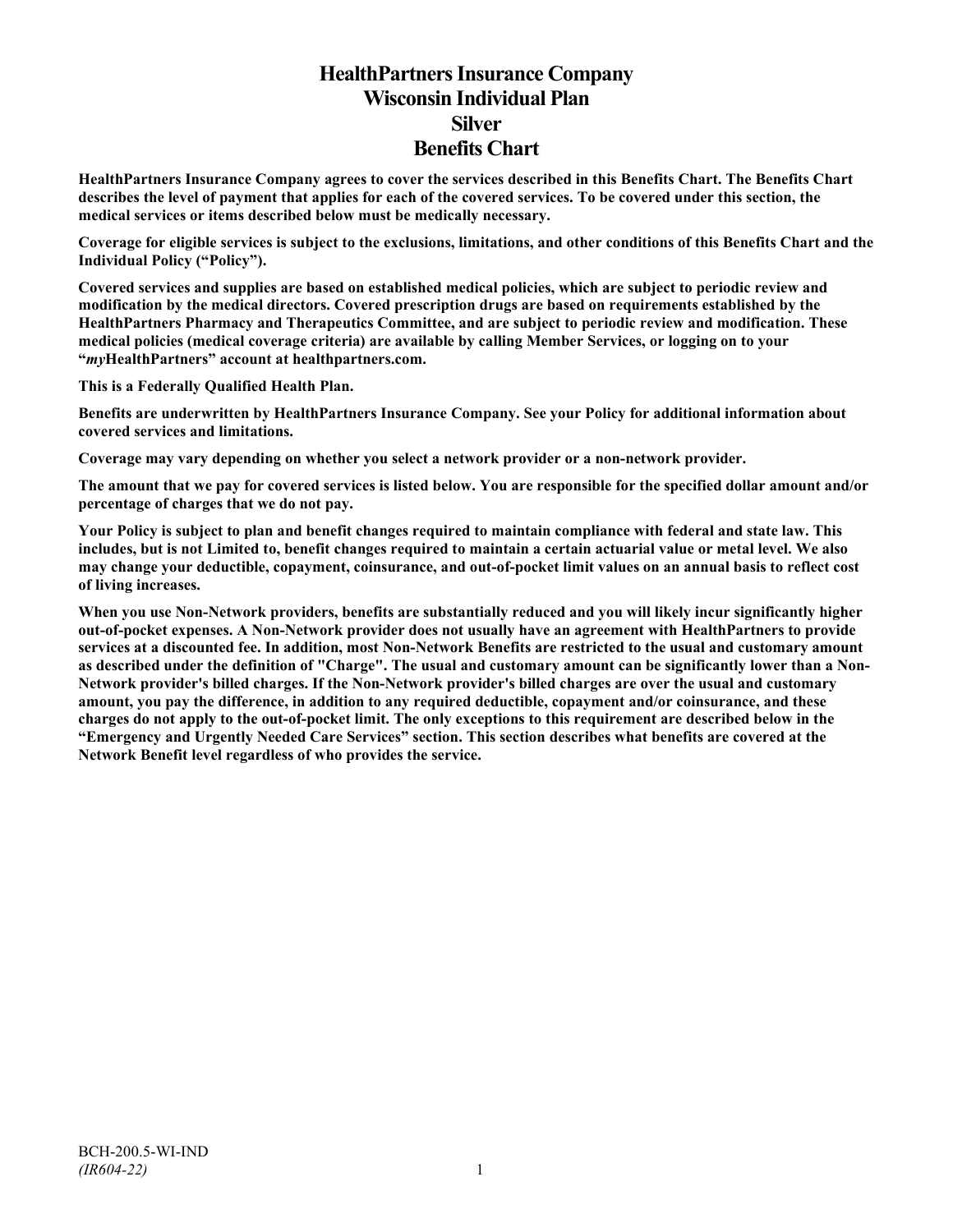## **These definitions apply to the Benefits Chart. They also apply to your Policy.**

| <b>Biosimilar Drug:</b> | A prescription drug, approved by the Food and Drug Administration (FDA), that the FDA has<br>determined is biosimilar to and interchangeable with a biological brand name drug. Biosimilar<br>drugs are not considered generic drugs and are not covered under the generic drug benefit.                                                                                                                                                                                                                                                                                                                                     |
|-------------------------|------------------------------------------------------------------------------------------------------------------------------------------------------------------------------------------------------------------------------------------------------------------------------------------------------------------------------------------------------------------------------------------------------------------------------------------------------------------------------------------------------------------------------------------------------------------------------------------------------------------------------|
| <b>Brand Name Drug:</b> | A prescription drug, approved by the Food and Drug Administration (FDA), that is manufactured,<br>sold or licensed for sale under a trademark by the pharmaceutical company that originally<br>researched and developed the drug. Brand name drugs have the same active-ingredient formula as<br>the generic version of the drug. However, generic drugs are manufactured and sold by other drug<br>manufacturers and are generally not available until after the patent on the brand name drug has<br>expired. A few brand name drugs may be covered at the generic benefit level if this is indicated on<br>the formulary. |
| <b>Calendar Year:</b>   | This is the 12-month period beginning 12:01 A.M. Central Time, on January 1, and ending 12:00<br>A.M. Central Time of the next following December 31.                                                                                                                                                                                                                                                                                                                                                                                                                                                                        |
| Charge:                 | For covered services delivered by a network provider, this is the provider's discounted fee for a<br>given medical/surgical service, procedure or item.                                                                                                                                                                                                                                                                                                                                                                                                                                                                      |
|                         | For covered services delivered by non-network providers, a contracted rate may apply if such<br>arrangement is available to HealthPartners.                                                                                                                                                                                                                                                                                                                                                                                                                                                                                  |
|                         | For the Usual and Customary Charge for covered services delivered by non-network providers,<br>our payment is calculated using one of the following options in the following order, depending on<br>availability: 1) a percentage of the Medicare fee schedule; 2) a comparable schedule if the service<br>is not on the Medicare fee schedule; or 3) a commercially reasonable rate for such service if a fee<br>schedule is not available.                                                                                                                                                                                 |
|                         | The Usual and Customary Charge is the maximum amount allowed that we consider in the<br>calculation of the payment of charges incurred for certain covered services. You must pay for any<br>charges above the usual and customary charge, and they do not apply to the out-of-pocket limit.                                                                                                                                                                                                                                                                                                                                 |
|                         | A charge is incurred for covered ambulatory medical and surgical services, on the date the service<br>or item is provided. A charge is incurred for covered inpatient services, on the date of admission to<br>a hospital. To be covered, a charge must be incurred on or after your effective date and on or<br>before the termination date.                                                                                                                                                                                                                                                                                |
|                         | Copayment/Coinsurance: The specified dollar amount, or percentage, of charges incurred for covered services, which we do<br>not pay, but which you must pay, each time you receive certain medical services, procedures or<br>items. Our payment for those covered services or items begins after the copayment or coinsurance<br>is satisfied. Covered services or items requiring a copayment or coinsurance are specified in this<br>Benefits Chart.                                                                                                                                                                      |
|                         | For services provided by a network provider:                                                                                                                                                                                                                                                                                                                                                                                                                                                                                                                                                                                 |
|                         | An amount which is listed as a flat dollar copayment is applied to a network provider's discounted<br>charges for a given service. However, if the network provider's discounted charges for a service or<br>item is less than the flat dollar copayment, you will pay the network provider's discounted charge.<br>An amount which is listed as a percentage of charges or coinsurance is based on the network<br>provider's discounted charges, calculated at the time the claim is processed, which may include an<br>agreed upon fee schedule rate for case rate or withhold arrangements.                               |
|                         | For services provided by a Non-Network provider:                                                                                                                                                                                                                                                                                                                                                                                                                                                                                                                                                                             |
|                         | Any copayment or coinsurance is applied to the lesser of the provider's charges or the usual and<br>customary charge for a service.                                                                                                                                                                                                                                                                                                                                                                                                                                                                                          |
|                         | A copayment or coinsurance is due at the time a service is provided, or when billed by the<br>provider. The copayment or coinsurance applicable for a scheduled visit with a network provider<br>will be collected for each visit, late cancellation and failed appointment.                                                                                                                                                                                                                                                                                                                                                 |
|                         |                                                                                                                                                                                                                                                                                                                                                                                                                                                                                                                                                                                                                              |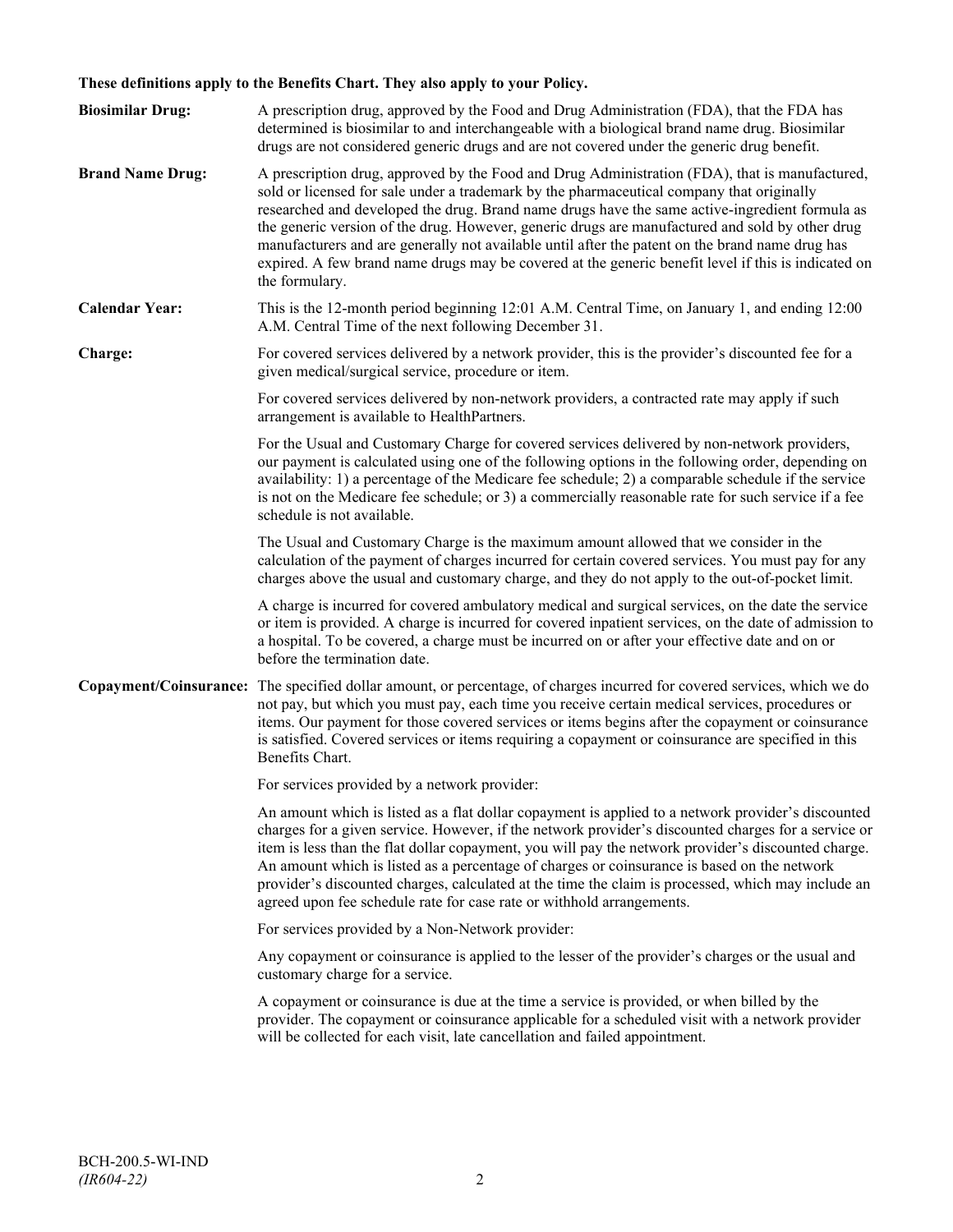| Deductible:                    | The specified dollar amount of charges incurred for covered services, which we do not pay, but an<br>enrollee or a family has to pay first in a calendar year. Our payment for those services or items<br>begins after the deductible is satisfied. For network providers, the amount of the charges that apply<br>to the deductible are based on the network provider's discounted charges, calculated at the time<br>the claim is processed, which may include an agreed upon fee schedule rate for case rate or<br>withhold arrangements. For non-network providers, the amount of charges that apply to the<br>deductible are the lesser of the provider's charges or the usual and customary charge for a service. |
|--------------------------------|-------------------------------------------------------------------------------------------------------------------------------------------------------------------------------------------------------------------------------------------------------------------------------------------------------------------------------------------------------------------------------------------------------------------------------------------------------------------------------------------------------------------------------------------------------------------------------------------------------------------------------------------------------------------------------------------------------------------------|
|                                | Any amounts paid or reimbursed by a third party, including, but not Limited to: point of service<br>rebates, manufacturer coupons, manufacturer debit cards or other forms of direct reimbursement to<br>an Insured for a product or service, will not apply toward your deductible, to the extent permitted<br>under state and federal law.                                                                                                                                                                                                                                                                                                                                                                            |
|                                | Your plan has an embedded deductible. This means once a member meets the individual<br>deductible, the plan begins paying benefits for that person. If two or more members of the family<br>meet the family deductible, the plan begins paying benefits for all members of the family,<br>regardless of whether each member has met the individual deductible. However, a member may<br>not contribute more than the individual deductible toward the family deductible.                                                                                                                                                                                                                                                |
|                                | All services are subject to the deductible unless otherwise indicated below in this Benefits Chart.                                                                                                                                                                                                                                                                                                                                                                                                                                                                                                                                                                                                                     |
| Formulary:                     | This is a current list, which may be revised from time to time, of prescription drugs, medications,<br>equipment and supplies covered by us as indicated in this Benefits Chart which are covered at the<br>highest benefit level. Some drugs on the formulary may require prior authorization to be covered<br>as formulary drugs. The formulary, and information on drugs that require prior authorization, are<br>available by calling Member Services, or logging on to your "myHealthPartners" account at<br>healthpartners.com.                                                                                                                                                                                   |
| <b>Generic Drug:</b>           | A prescription drug, approved by the Food and Drug Administration (FDA), that the FDA has<br>determined is comparable to a brand name drug product in dosage form, strength, route of<br>administration, quality, intended use and documented bioequivalence. Generally, generic drugs<br>cost less than brand name drugs. Some brand name drugs may be covered at the generic drug<br>benefit level if this is indicated on the formulary.                                                                                                                                                                                                                                                                             |
| <b>Non-Formulary Drug:</b>     | This is a prescription drug, approved by the Food and Drug Administration (FDA), that is not on<br>the formulary, is medically necessary and is not investigative or experimental or otherwise<br>excluded under your Policy.                                                                                                                                                                                                                                                                                                                                                                                                                                                                                           |
| <b>Out-of-Pocket Expenses:</b> | You pay the specified copayments/coinsurance and deductibles applicable for particular services,<br>subject to the out-of-pocket limit described below. These amounts are in addition to the monthly<br>enrollment payments.                                                                                                                                                                                                                                                                                                                                                                                                                                                                                            |
| <b>Out-of-Pocket Limit:</b>    | You pay the copayments/coinsurance and deductibles for covered services, to the individual or<br>family out-of-pocket limit. Thereafter we cover 100% of charges incurred for all other covered<br>services, for the rest of the calendar year. You pay amounts greater than the out-of-pocket limit if<br>you exceed any visits or day limits.                                                                                                                                                                                                                                                                                                                                                                         |
|                                | Non-Network Benefits above the usual and customary charge (see definition of charge above) do<br>not apply to the out-of-pocket limit.                                                                                                                                                                                                                                                                                                                                                                                                                                                                                                                                                                                  |
|                                | Non-Network Benefits for transplant surgery do not apply to the out-of-pocket limit.                                                                                                                                                                                                                                                                                                                                                                                                                                                                                                                                                                                                                                    |
|                                | You are responsible to keep track of the out-of-pocket expenses. Contact our Member Services<br>department for assistance in determining the amount paid by the enrollee for specific eligible<br>services received. Claims for reimbursement under the out-of-pocket limit provisions are subject<br>to the same time limits and provisions described under the "Claims Provisions" section of the<br>Contract.                                                                                                                                                                                                                                                                                                        |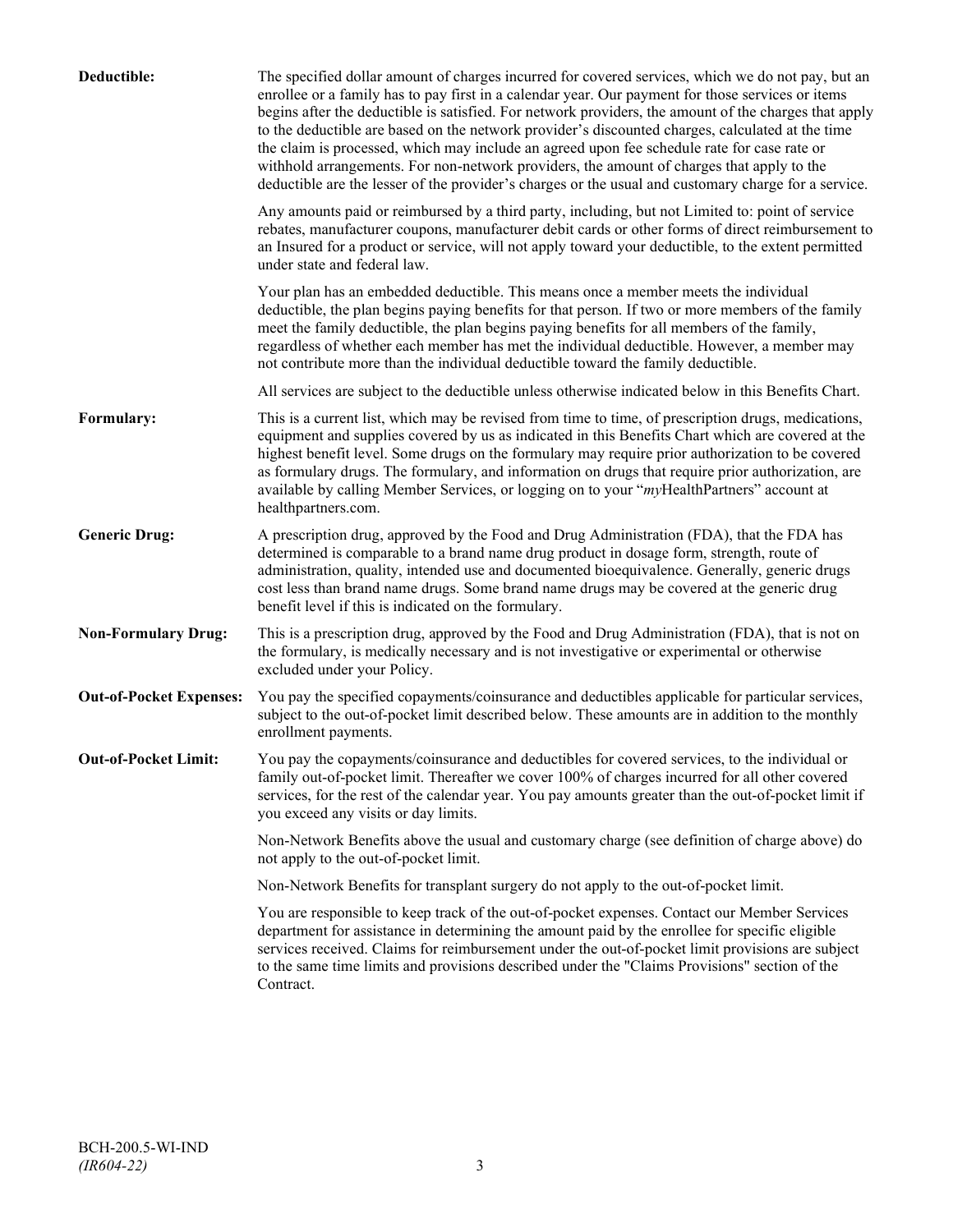|                             | Primary Care Providers: These are providers in the following categories: Family Practice, General Practice, Internal<br>Medicine, Pediatrics, Adolescent Medicine, Adult Medicine and Geriatrics.                                                                                                                                                                                                                                                                                                                                    |
|-----------------------------|--------------------------------------------------------------------------------------------------------------------------------------------------------------------------------------------------------------------------------------------------------------------------------------------------------------------------------------------------------------------------------------------------------------------------------------------------------------------------------------------------------------------------------------|
|                             | Specialty Care Providers: These are providers who are not in the following categories: Family Practice, General Practice,<br>Internal Medicine, Pediatrics, Adolescent Medicine, Adult Medicine and Geriatrics.                                                                                                                                                                                                                                                                                                                      |
| <b>Specialty Drug List:</b> | This is a current list, which may be revised from time to time, of prescription drugs, medications,<br>equipment and supplies, which are typically bio-pharmaceuticals. The purpose of a specialty drug<br>list is to facilitate enhanced monitoring of complex therapies used to treat specific conditions.<br>Specialty drugs are covered by us as indicated in this Benefits Chart. The specialty drug list is<br>available by calling Member Services, or logging on to your "myHealthPartners" account at<br>healthpartners.com |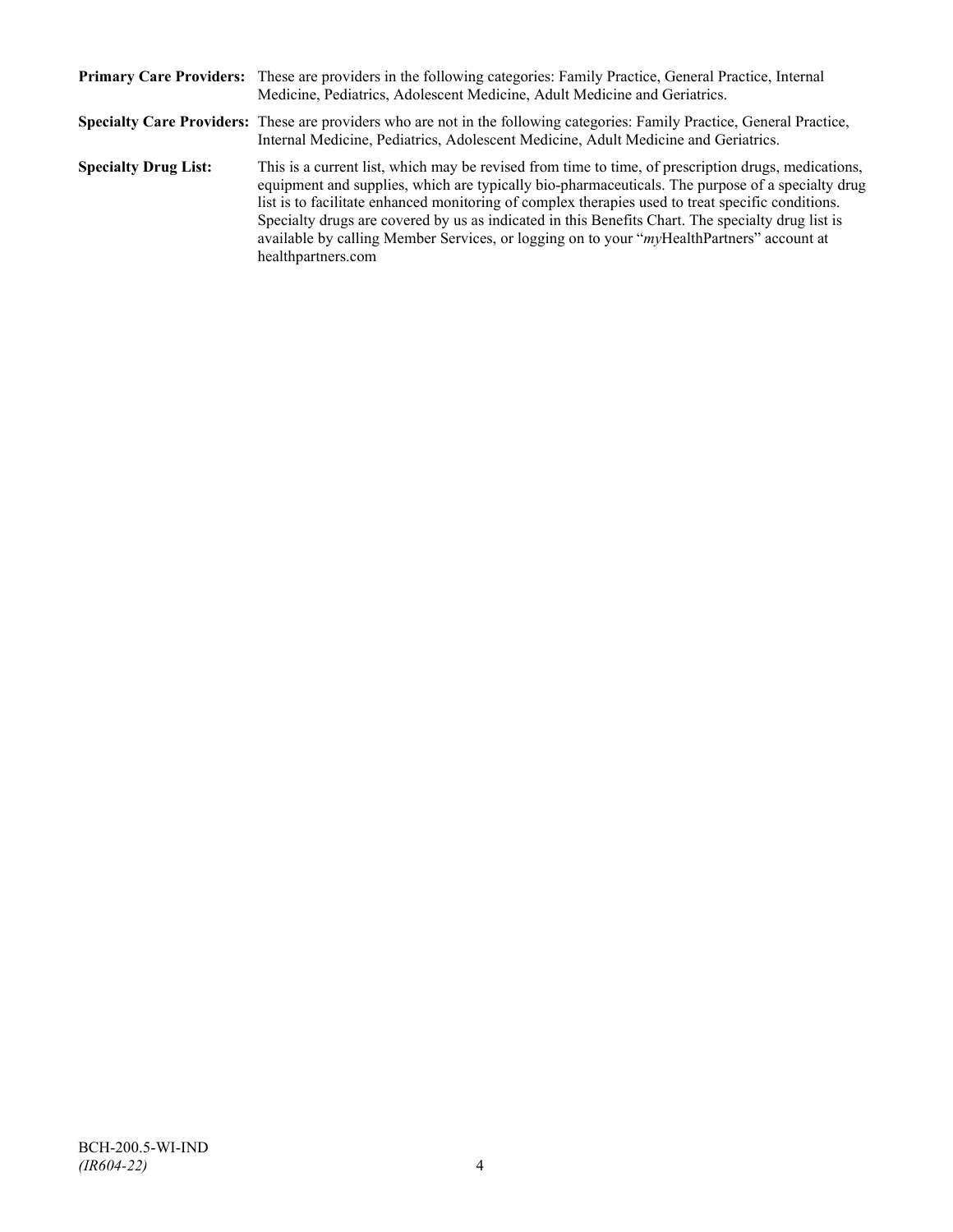## **DEDUCTIBLES AND OUT-OF-POCKET LIMITS**

#### **Individual Calendar Year Deductible**

| <b>Network Benefits</b> | <b>Non-Network Benefits</b> |
|-------------------------|-----------------------------|
| \$7,500                 | \$20,000                    |

#### **Family Calendar Year Deductible**

| <b>Network Benefits</b> | <b>Non-Network Benefits</b> |
|-------------------------|-----------------------------|
| \$15,000                | \$40,000                    |

Your individual and family deductible amounts may be indexed to allow for changes under Federal rules.

Your Policy has an embedded deductible. This means once you meet the individual deductible, we begin paying benefits. If two or more covered members of the family meet the family deductible, we begin paying benefits for all covered members of the family, regardless of whether each member has met the individual deductible. However, you may not contribute more than the individual deductible amount towards the family deductible.

Separate deductibles must be satisfied under the Network Benefits and Non-Network Benefits.

Any amounts paid or reimbursed by a third party, including but not Limited to: point of service rebates, manufacturer coupons, manufacturer debit cards or other forms of direct reimbursement to an Insured for a product or service, will not apply toward your deductible, to the extent permitted under state and federal law.

#### **Individual Calendar Year Out-of-Pocket Limit**

| <b>Network Benefits</b> | <b>Non-Network Benefits</b> |
|-------------------------|-----------------------------|
| \$8,700                 | None.                       |

#### **Family Calendar Year Out-of-Pocket Limit**

| Network Benefits | Non-Network Benefits |
|------------------|----------------------|
| \$17,400         | None.                |

Your individual and family out-of-pocket amounts may be indexed to allow for changes under Federal rules.

Separate Out-of-Pocket Limits must be satisfied under Network Benefits and Non-Network Benefits.

Non-Network Benefits above the usual and customary charge will not apply to the individual or family Out-of-Pocket.

Any amounts paid or reimbursed by a third party, including but not Limited to: point of service rebates, manufacturer coupons, manufacturer debit cards or other forms of direct reimbursement to an Insured for a product or service, will not apply as an outof-pocket expense, to the extent permitted under state and federal law.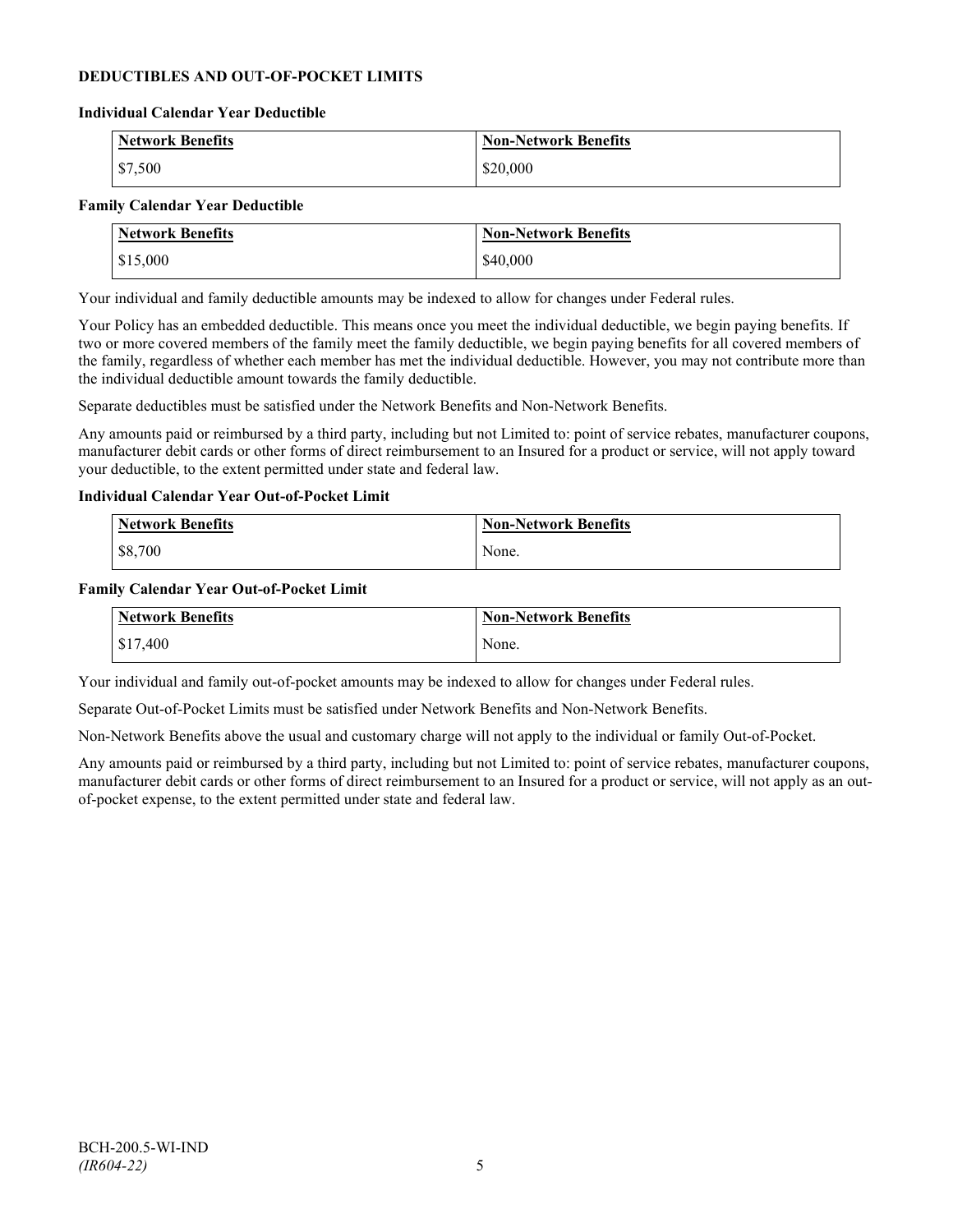## **AMBULANCE AND MEDICAL TRANSPORTATION**

## **Covered Services:**

We cover ambulance and medical transportation for medical emergencies.

We also cover medically necessary, non-emergency transportation if it meets our medical coverage criteria.

Covered services are based on established medical policies, which are subject to periodic review and modification by the medical directors. These medical policies (medical coverage criteria) and applicable prior authorization requirements are available by calling Member Services, or logging on to your "*my*HealthPartners" account a[t healthpartners.com.](http://www.healthpartners.com/)

| <b>Network Benefits</b>      | <b>Non-Network Benefits</b> |
|------------------------------|-----------------------------|
| 75% of the charges incurred. | See Network Benefits.       |

## **Not Covered:**

See "Services Not Covered" in your Policy.

## **AUTISM SERVICES**

## **Covered Services:**

We cover prior authorized evidence-based intensive-level and non-intensive-level treatment of autism spectrum disorders (autism disorder, Asperger's syndrome or pervasive development disorder not otherwise specified).

Covered services are based on established medical policies, which are subject to periodic review and modification by the medical directors. These medical policies (medical coverage criteria) are available by calling Member Services, or logging on to your "*my*HealthPartners" account at [healthpartners.com.](http://www.healthpartners.com/)

Your network provider will coordinate the prior authorization process for any autism treatment services. You may call Member Services at 952-883-5900 or toll-free at 888-360-0622 if you have any questions or concerns regarding the authorization process.

Please call Member Services at 952-883-5900 or toll-free at 888-360-0622 to request authorization for autism treatment services from a Non-Network provider.

**Intensive-level services for children diagnosed with autism spectrum disorders.** Intensive-level services must begin on or after 2 years of age and end before 9 years of age. Intensive-level services, on average, are services provided for more than 20 hours of treatment per week. (The average number of hours a week is calculated over a 6-month period.)

| <b>Network Benefits</b>                                                                                  | <b>Non-Network Benefits</b>                                              |
|----------------------------------------------------------------------------------------------------------|--------------------------------------------------------------------------|
| 100% of the charges incurred, subject to a<br>copayment of \$25 per visit.<br>Deductible does not apply. | 50% of the charges incurred.<br>Limited to 240 visits per calendar year. |
| Limited to 240 visits per calendar year.                                                                 |                                                                          |

The maximum number of visits is combined for Network Benefits and Non-Network Benefits. Visit limits are based on minimum coverage amount available at the time of publication. Additional visits may be available if required due to revised minimum coverage amounts issued by the Office of the Commissioner of Insurance. See our medical coverage criteria for current visit limits.

#### **Intensive-Level Services Lifetime Maximum Benefit**

| <b>Network Benefits</b>                               | <b>Non-Network Benefits</b>                           |
|-------------------------------------------------------|-------------------------------------------------------|
| 4 years of cumulative services under this plan or any | 4 years of cumulative services under this plan or any |
| other plan.                                           | other plan.                                           |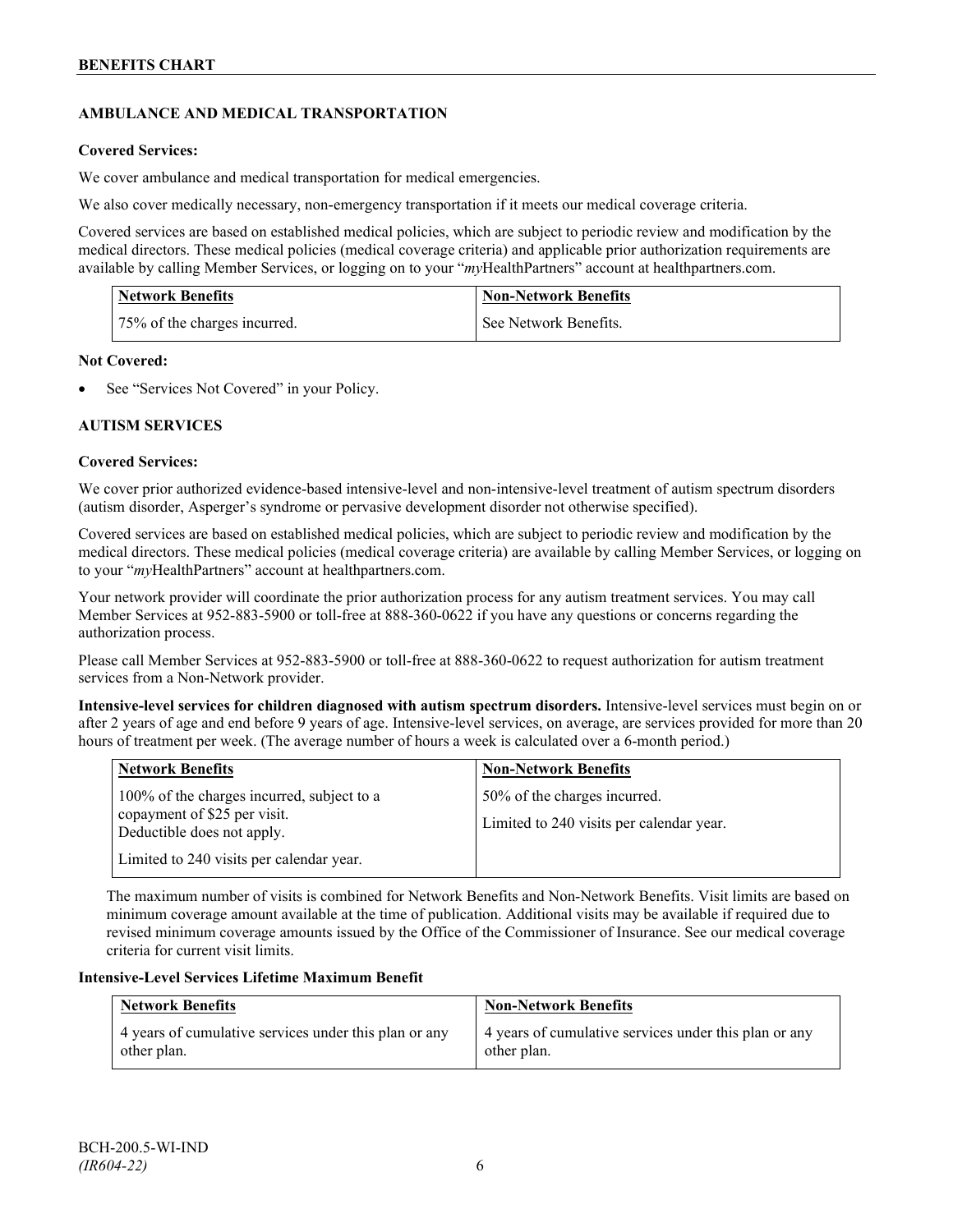## **Non-intensive-level services for Insureds diagnosed with autism spectrum disorders**

| <b>Network Benefits</b>                                                                                  | <b>Non-Network Benefits</b>                                              |
|----------------------------------------------------------------------------------------------------------|--------------------------------------------------------------------------|
| 100% of the charges incurred, subject to a<br>copayment of \$25 per visit.<br>Deductible does not apply. | 50% of the charges incurred.<br>Limited to 120 visits per calendar year. |
| Limited to 120 visits per calendar year.                                                                 |                                                                          |

The maximum number of visits is combined for Network Benefits and Non-Network Benefits. Visit limits are based on minimum coverage amount available at the time of publication. Additional visits may be available if required due to revised minimum coverage amounts issued by the Office of the Commissioner of Insurance. See our medical coverage criteria for current visit limits.

## **Not Covered:**

See "Services Not Covered" in your Policy.

## **BEHAVIORAL HEALTH SERVICES**

#### **Covered Services:**

Covered services are based on established medical policies, which are subject to periodic review and modification by the medical directors. These medical policies (medical coverage criteria) are available by calling Member Services, or logging on to your "*my*HealthPartners" account at [healthpartners.com.](http://www.healthpartners.com/)

**Transitional treatment services.** These are services for the treatment of nervous or mental disorders, and substance use disorders which are provided to an Insured in a less restrictive manner than are inpatient hospital services but in a more intensive manner than are outpatient services. Transitional treatment services are services offered by a provider, and certified by the Wisconsin Department of Health Services for each of the following (except the last bulleted item):

- Mental health services for covered adults in a day treatment program.
- Mental health services for covered children in a day hospital treatment program.
- Services for persons with chronic mental illness provided through a community support program.
- Residential treatment programs for dependent covered persons with substance use disorder.
- Substance use disorder services in a day treatment program.
- Services for persons who are experiencing a mental health crisis or who are in a situation likely to turn into a mental health crisis if support is not provided.
- Intensive outpatient programs for the treatment of psychoactive substance use disorders provided in accordance with the patient placement criteria of the American Society of Addiction Medicine.

## **Mental health services**

We cover services for mental health diagnoses as described in the Diagnostic and Statistical Manual of Mental Disorders – Fifth Edition (DSM 5) (most recent edition).

We provide coverage for mental health treatment ordered by a Wisconsin court under a valid court order that is issued on the basis of a behavioral care evaluation performed by a licensed psychiatrist or doctoral level licensed psychologist, which includes a diagnosis and an individual treatment plan for care in the most appropriate, least restrictive environment. We must be given a copy of the court order and the behavioral care evaluation, and the service must be a covered benefit under your Policy, and the service must be provided by a network provider, or other provider as required by law.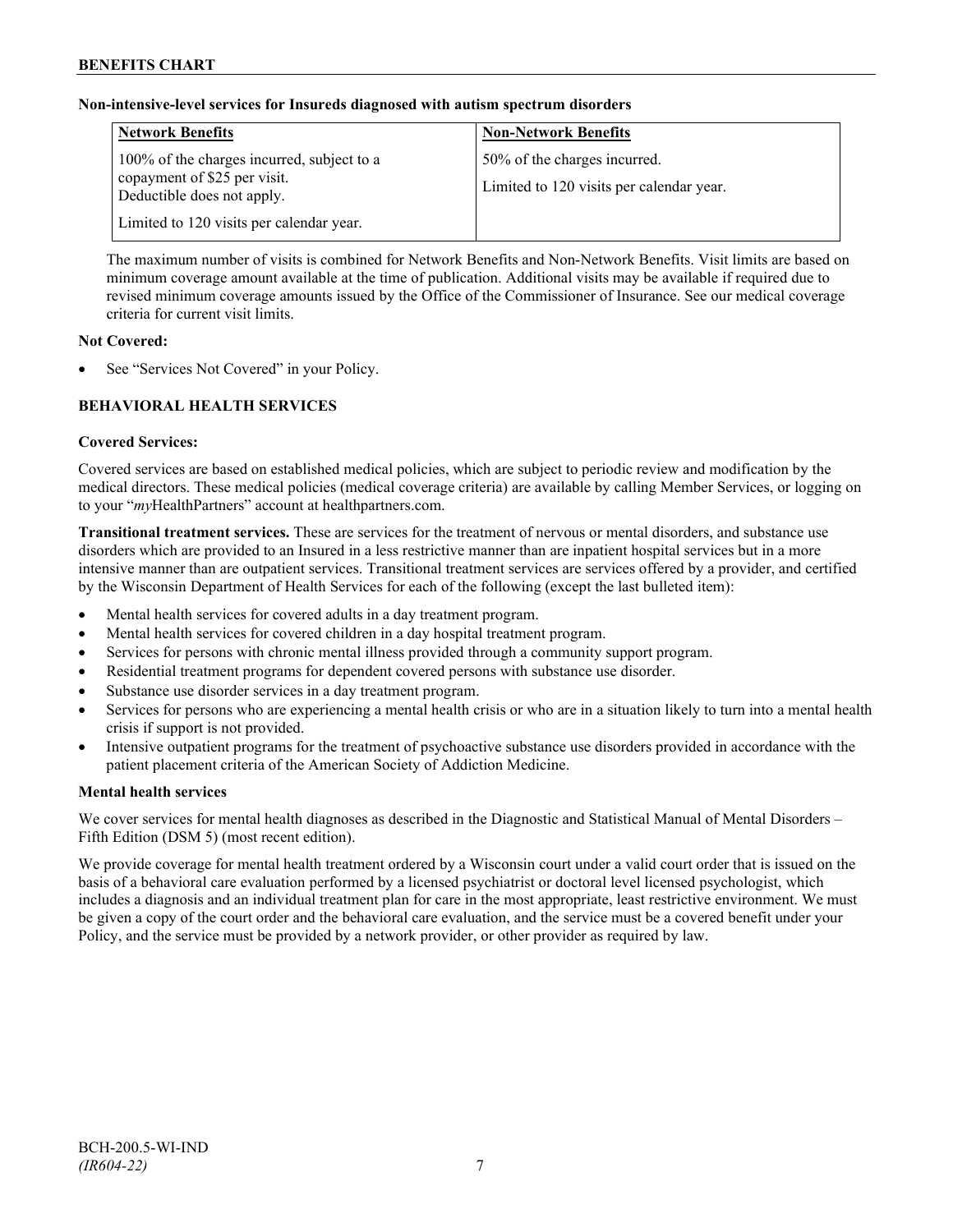**Outpatient services:** We cover medically necessary outpatient professional mental health services for evaluation, crisis intervention, and treatment of mental health disorders.

A comprehensive diagnostic assessment will be used as the basis for a determination by a mental health professional, concerning the appropriate treatment and the extent of services required.

Outpatient services we cover for a diagnosed mental health condition include the following:

- Individual, group, family and multi-family therapy;
- Medication management provided by a physician, certified nurse practitioner, or physician's assistant;
- Psychological testing services for the purposes of determining the differential diagnoses and treatment planning for patients currently receiving behavioral health services;
- Partial hospitalization services in a licensed hospital or community mental health center;
- Psychotherapy and nursing services provided in the home if authorized by us; and
- Treatment for gender dysphoria.

| <b>Network Benefits</b>                                                                                                               | <b>Non-Network Benefits</b>  |
|---------------------------------------------------------------------------------------------------------------------------------------|------------------------------|
| 100% of the charges incurred, subject to a<br>copayment of \$25 per visit.<br>Deductible does not apply.                              | 50% of the charges incurred. |
| For family therapy, only one copayment will be<br>charged, regardless of the number of Insureds primarily<br>involved in the therapy. |                              |

#### **Group therapy**

| <b>Network Benefits</b>                                                                                  | <b>Non-Network Benefits</b>  |
|----------------------------------------------------------------------------------------------------------|------------------------------|
| 100% of the charges incurred, subject to a<br>copayment of \$15 per visit.<br>Deductible does not apply. | 50% of the charges incurred. |

#### **Inpatient services, including mental health residential treatment services:** We cover the following:

- Medically necessary inpatient services in a hospital or licensed residential treatment facility and professional services for treatment of mental health disorders. Medical stabilization is covered under inpatient hospital services in the "Hospital and Skilled Nursing Facility Services" section.
- Medically necessary mental health residential treatment service. This care must be authorized by us and provided by a hospital or residential behavioral health treatment facility licensed by the local state or Department of Health and Human Services. Services not covered under this benefit include halfway houses, group homes, extended care facilities, shelter services, correctional services, detention services, group residential services, foster care services and wilderness programs.

| Network Benefits             | <b>Non-Network Benefits</b>  |
|------------------------------|------------------------------|
| 75% of the charges incurred. | 50% of the charges incurred. |

**Transitional treatment services:** We cover transitional treatment services described above for treatment of mental and nervous disorders**.**

| <b>Network Benefits</b>                                                                                  | <b>Non-Network Benefits</b>  |
|----------------------------------------------------------------------------------------------------------|------------------------------|
| 100% of the charges incurred, subject to a<br>copayment of \$25 per visit.<br>Deductible does not apply. | 50% of the charges incurred. |

#### **Substance use disorder (SUD) treatment services**

We cover medically necessary services for assessments by a licensed alcohol and drug counselor and treatment of substance use disorders as defined in the latest edition of the DSM 5.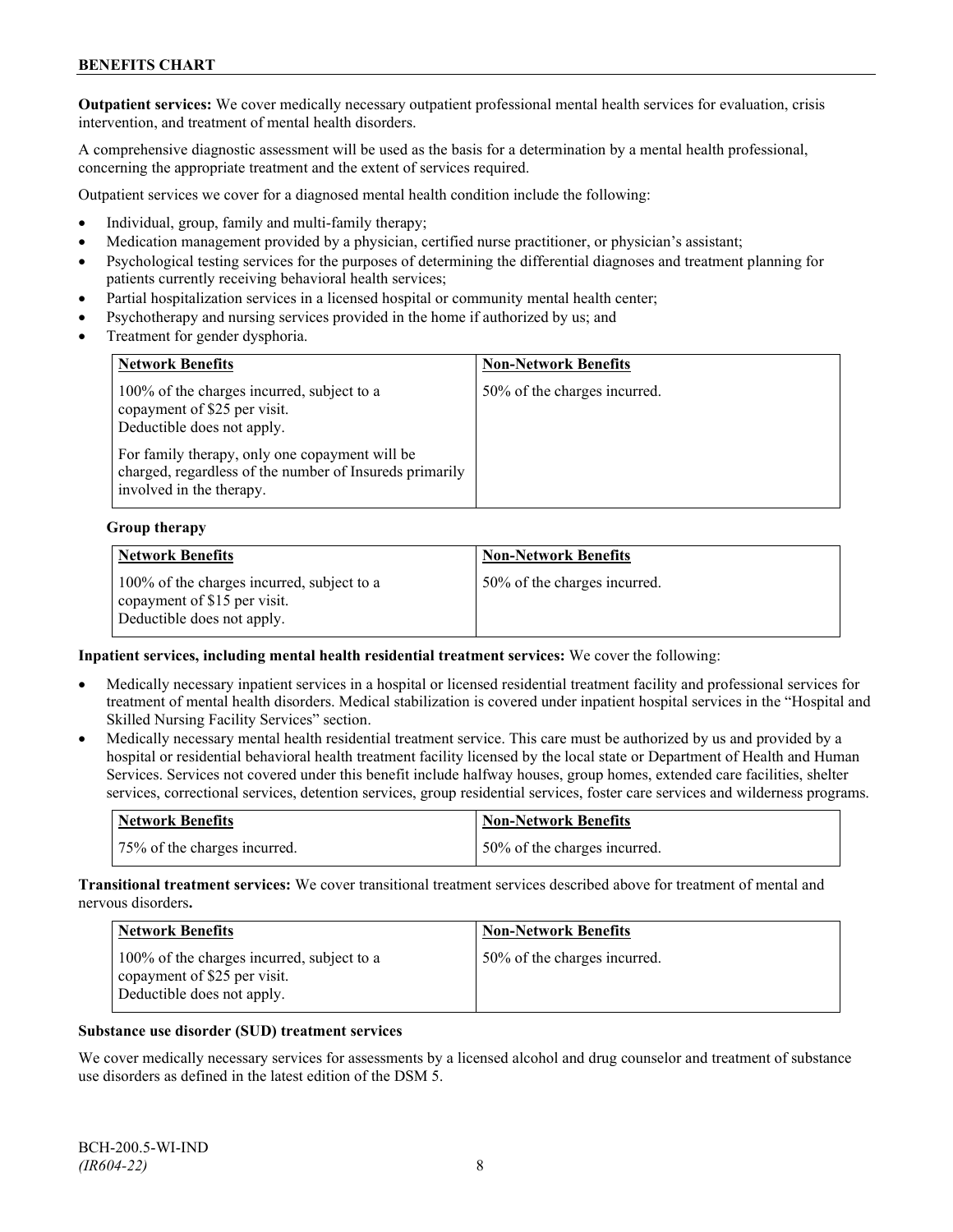**Outpatient services:** We cover medically necessary outpatient professional services for diagnosis and treatment of substance use disorders. Substance use disorder treatment services must be provided by a program licensed by the local Department of Health Services.

Outpatient services we cover for a diagnosed substance use disorder include the following:

- Individual, group, family, and multi-family therapy provided in an office setting; and
- Opiate replacement therapy including methadone and buprenorphine treatment.

| <b>Network Benefits</b>                                                                                  | <b>Non-Network Benefits</b>  |
|----------------------------------------------------------------------------------------------------------|------------------------------|
| 100% of the charges incurred, subject to a<br>copayment of \$25 per visit.<br>Deductible does not apply. | 50% of the charges incurred. |

**Inpatient services:** We cover the following:

- Medically necessary inpatient services in a hospital or a licensed residential primary treatment center.
- Services provided in a hospital that is licensed by the local state and accredited by Medicare; and
- Detoxification services in a hospital or community detoxification facility if it is licensed by the local Department of Health Services.

| Network Benefits             | <b>Non-Network Benefits</b>  |
|------------------------------|------------------------------|
| 75% of the charges incurred. | 50% of the charges incurred. |

**Transitional treatment services:** We cover transitional treatment services described above for treatment of substance use disorder.

| <b>Network Benefits</b>                                                                                  | <b>Non-Network Benefits</b>  |
|----------------------------------------------------------------------------------------------------------|------------------------------|
| 100% of the charges incurred, subject to a<br>copayment of \$25 per visit.<br>Deductible does not apply. | 50% of the charges incurred. |

**Out of area services for Wisconsin students:** If a dependent child is a student located in a school in Wisconsin, but outside of our service area, we cover mental health and substance use disorder services as required under Wisconsin Statute 609.655.

- The student may have a clinical assessment from a local, non-network mental health or substance use disorder treatment provider at the network benefit level when prior authorized by us.
- If outpatient services are recommended in the clinical assessment, five outpatient visits from a non-network provider will be covered at the network benefit level.
- Our Medical Director will determine the need for continuing treatment by the non-network provider; additional visits may be approved.
- Coverage for the outpatient services will not be provided if the recommended treatment would keep the student from attending school on a regular basis or if the student is no longer attending the school full-time.

This benefit is subject to the limitations shown in this "Behavioral Health Services" section.

| <b>Network Benefits</b>                                                                                  | <b>Non-Network Benefits</b>  |
|----------------------------------------------------------------------------------------------------------|------------------------------|
| 100% of the charges incurred, subject to a<br>copayment of \$25 per visit.<br>Deductible does not apply. | 50% of the charges incurred. |

A dependent child enrolled in a school outside of Wisconsin in not eligible for the benefit.

#### **Not Covered:**

See "Services Not Covered" in your Policy.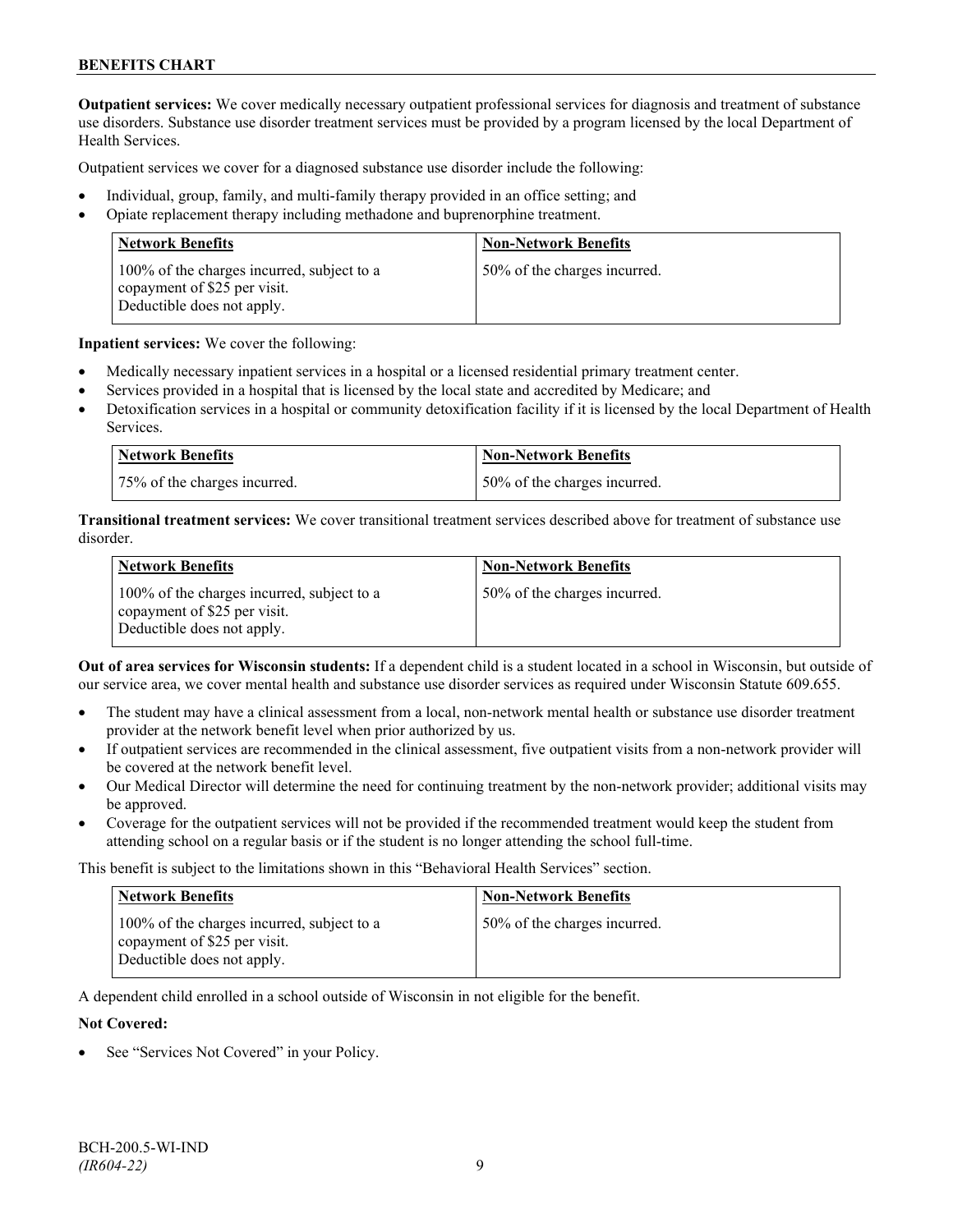## **CHIROPRACTIC SERVICES**

## **Covered Services:**

We cover chiropractic services for rehabilitative care. Chiropractic services are adjustments to any abnormal articulations of the human body, especially those of the spinal column, for the purpose of giving freedom of action to impinged nerves that may cause pain or deranged function.

Massage therapy which is performed in conjunction with other treatment/modalities by a chiropractor, is part of a prescribed treatment plan and is not billed separately is covered.

| <b>Network Benefits</b>                                                                                  | <b>Non-Network Benefits</b>  |
|----------------------------------------------------------------------------------------------------------|------------------------------|
| 100% of the charges incurred, subject to a<br>copayment of \$50 per visit.<br>Deductible does not apply. | 50% of the charges incurred. |

## **Not Covered:**

- Massage therapy for the purpose of comfort or convenience of the Insured.
- See "Services Not Covered" in your Policy.

## **CLINICAL TRIALS**

## **Covered Services:**

We cover certain routine services if you participate in a Phase I, Phase II, Phase III or Phase IV approved clinical trial that is conducted in relation to the prevention, detection, or treatment of cancer or other life-threatening disease or condition as defined in the Affordable Care Act. Approved clinical trials include (1) federally funded trials when the study or investigation is approved or funded by any of the federal agencies defined in the Public Health Services Act, section 2709 (d) (1) (A); (2) the study or investigation is conducted under an investigational new drug application reviewed by the Food and Drug Administration; and (3) the study or investigation is a drug trial that is exempt from having such an investigational new drug application. We cover routine patient costs for services that would be eligible under the Policy and this Benefits Chart if the service were provided outside of a clinical trial.

| <b>Network Benefits</b>                               | <b>Non-Network Benefits</b>                           |
|-------------------------------------------------------|-------------------------------------------------------|
| Coverage level is same as corresponding Network       | Coverage level is same as corresponding Non-Network   |
| Benefits, depending on type of service provided, such | Benefits, depending on type of service provided, such |
| as Office Visits for Illness or Injury, Inpatient or  | as Office Visits for Illness or Injury, Inpatient or  |
| Outpatient Hospital Services.                         | Outpatient Hospital Services.                         |

## **Not Covered:**

- The investigative or experimental item, device or service itself.
- Items or services that are provided solely to satisfy data collection and analysis needs and that are not used in the direct clinical management of the patient.
- A service that is clearly inconsistent with widely accepted and established standards of care for a particular diagnosis.
- See "Services Not Covered" in your Policy.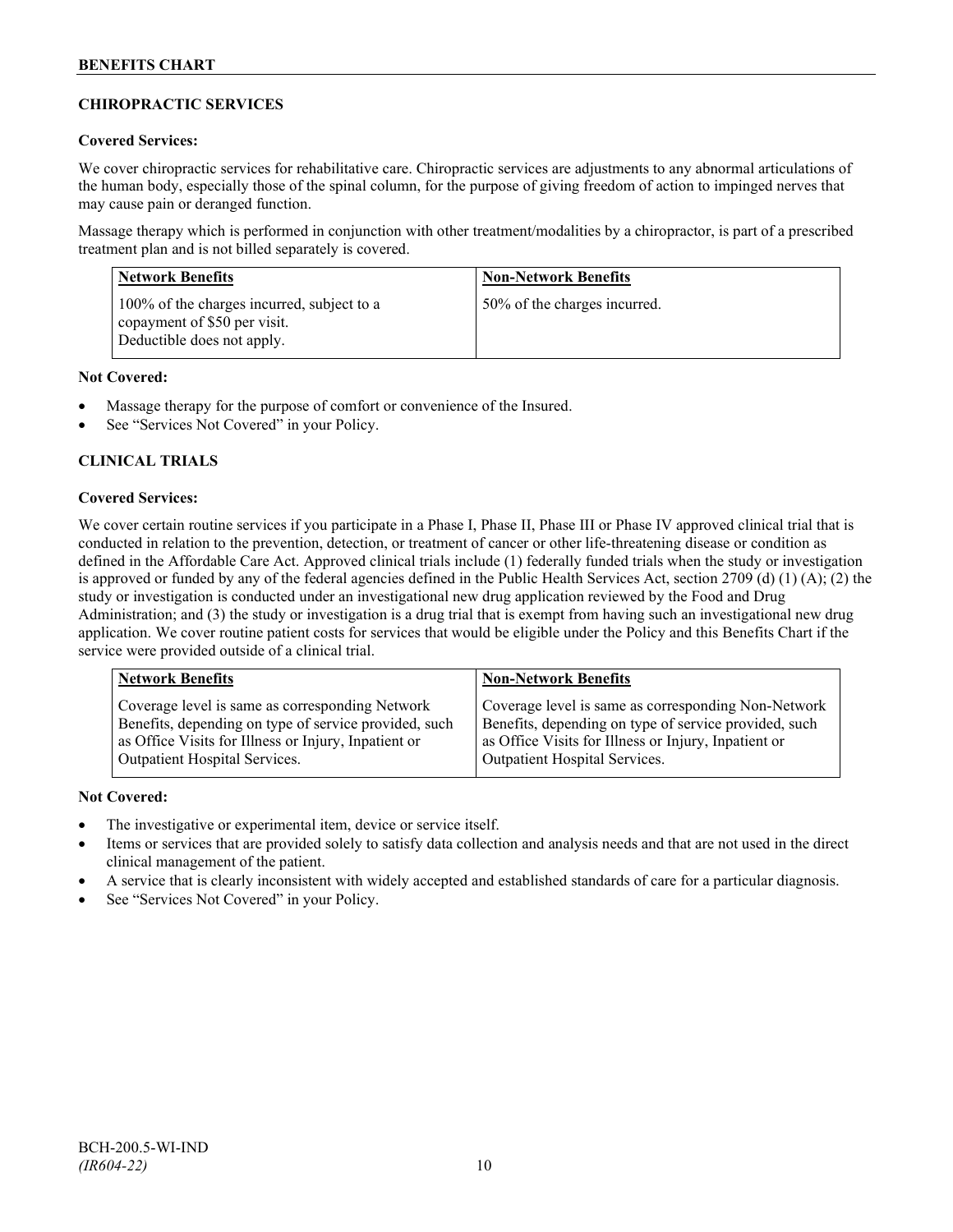## **DENTAL SERVICES**

## **Covered Services:**

We cover services as described below.

**Accidental dental services:** We cover services dentally necessary to treat and restore damage done to sound, natural, unrestored teeth as a result of an accidental injury. Coverage is for damage caused by external trauma to face and mouth only, not for cracked or broken teeth, which result from biting or chewing. We cover restorations, root canals, crowns and replacement of teeth lost that are directly related to the accident in which the Insured was involved. We cover initial exams, xrays and palliative treatment including extractions, and other oral surgical procedures directly related to the accident. Subsequent treatment must be initiated within the specified time-frame and must be directly related to the accident. We do not cover restoration and replacement of teeth that are not "sound and natural" at the time of the accident.

Subsequent treatment must be initiated within the specified time-frame and must be directly related to the accident. We do not cover restoration and replacement of teeth that are not "sound and natural" at the time of the accident.

Full mouth rehabilitation to correct occlusion (bite) and malocclusion (misaligned teeth not due to the accident) are not covered.

When an implant-supported dental prosthetic treatment is pursued, benefits are Limited to the amount that would be paid toward the placement of a removable dental prosthetic appliance that could be used in the absence of implant treatment.

| Network Benefits             | <b>Non-Network Benefits</b> |
|------------------------------|-----------------------------|
| 75% of the charges incurred. | No coverage.                |

For all accidental dental services, treatment and/or restoration must be initiated within six months of the date of the injury. Coverage is Limited to the initial course of treatment and/or initial restoration. Services must be provided within twentyfour months of the date of injury to be covered.

#### **Medical referral dental services**

**Medically necessary outpatient dental services:** We cover medically necessary outpatient dental services. Coverage is Limited to dental services required for treatment of an underlying medical condition, e.g., removal of teeth to complete radiation treatment for cancer of the jaw, cysts and lesions.

| Network Benefits             | <b>Non-Network Benefits</b>  |
|------------------------------|------------------------------|
| 75% of the charges incurred. | 50% of the charges incurred. |

**Medically necessary hospitalization and anesthesia for dental care:** We cover medically necessary hospitalization and anesthesia for dental care. This is Limited to charges incurred by an Insured who: (1) is a child under age 5; (2) is severely disabled; (3) has a medical condition, and requires hospitalization or general anesthesia for dental care treatment; or (4) is a child between ages 5 and 12 and care in dental offices has been attempted unsuccessfully and usual methods of behavior modification have not been successful, or when extensive amounts of restorative care, exceeding 4 appointments, are required.

Coverage is Limited to facility and anesthesia charges. Oral surgeon/dentist professional fees are not covered. The following are examples, though not all-inclusive, of medical conditions which may require hospitalization for dental services: severe asthma, severe airway obstruction or hemophilia. Hospitalization required due to the behavior of the Insured or due to the extent of the dental procedure is not covered.

| Network Benefits             | <b>Non-Network Benefits</b>  |
|------------------------------|------------------------------|
| 75% of the charges incurred. | 50% of the charges incurred. |

**Medical complications of dental care:** We cover medical complications of dental care. Treatment must be medically necessary care and related to medical complications of non-covered dental care, including complications of the head, neck, or substructures.

| Network Benefits             | Non-Network Benefits         |
|------------------------------|------------------------------|
| 75% of the charges incurred. | 50% of the charges incurred. |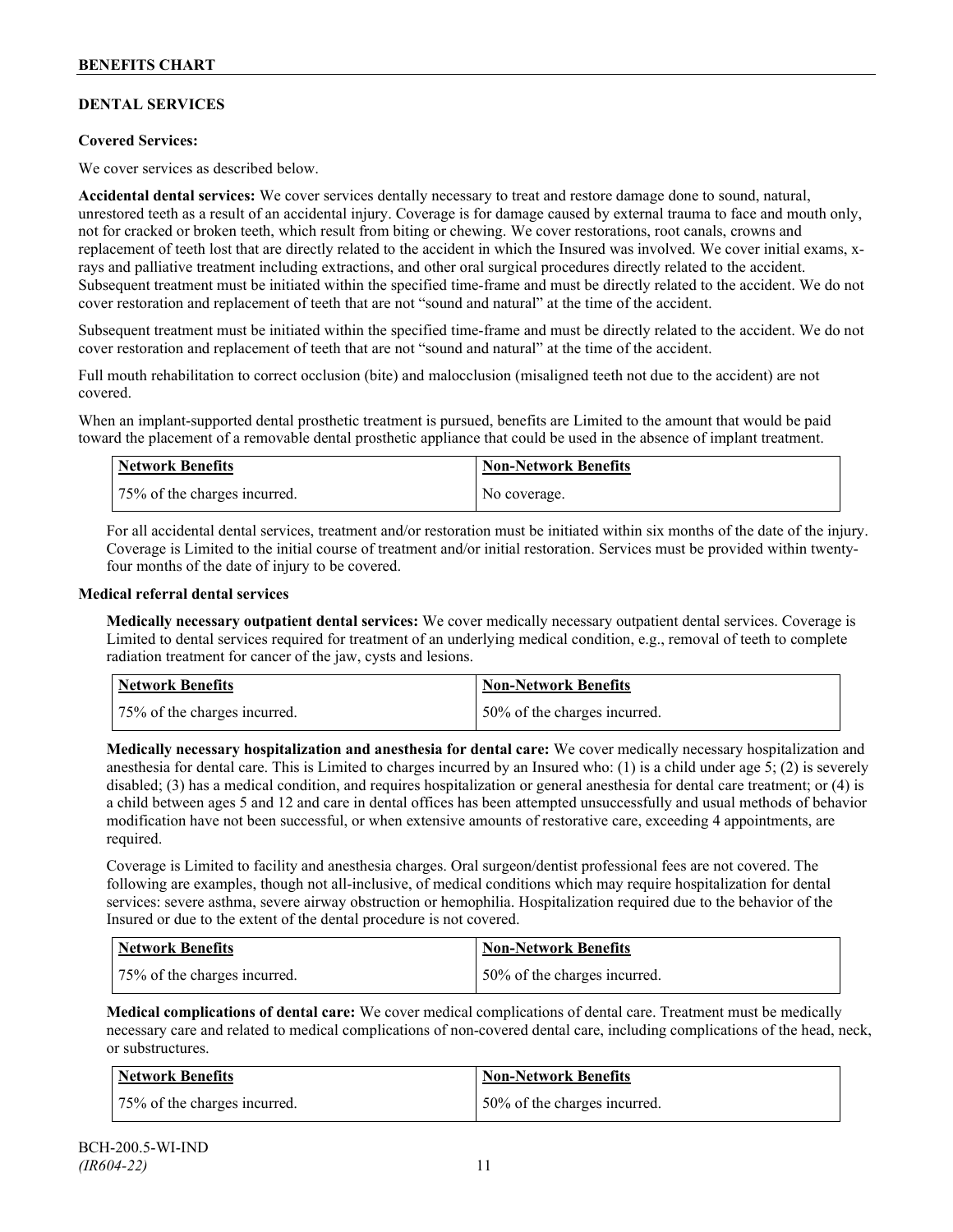**Oral surgery:** We cover oral surgery. Coverage is Limited to treatment of medical conditions requiring oral surgery, such as treatment of oral neoplasm, non-dental cysts, fracture of the jaw, trauma of the mouth and jaw, and any other oral surgery procedures provided as medically necessary dental services.

| Network Benefits             | <b>Non-Network Benefits</b>  |
|------------------------------|------------------------------|
| 75% of the charges incurred. | 50% of the charges incurred. |

**Treatment of cleft lip and cleft palate:** We cover treatment of cleft lip and cleft palate of a dependent child, including orthodontic treatment and oral surgery directly related to the cleft. Dental services which are not required for the treatment of cleft lip or cleft palate are not covered. If a dependent child covered under your Policy is also covered under a dental plan which includes orthodontic services, that dental plan shall be considered primary for the necessary orthodontic services. Oral appliances are subject to the same copayment, conditions and limitations as durable medical equipment.

| <b>Network Benefits</b>                               | <b>Non-Network Benefits</b>                           |
|-------------------------------------------------------|-------------------------------------------------------|
| Coverage level is same as corresponding Network       | Coverage level is same as corresponding Non-Network   |
| Benefits, depending on type of service provided, such | Benefits, depending on type of service provided, such |
| as Office Visits for Illness or Injury, Inpatient or  | as Office Visits for Illness or Injury, Inpatient or  |
| Outpatient Hospital Services.                         | Outpatient Hospital Services.                         |

**Treatment of temporomandibular disorder (TMD) and craniomandibular disorder (CMD):** We cover diagnostic procedures, surgical treatment and non-surgical treatment (including intraoral splint therapy devices) for temporomandibular disorder (TMD) and craniomandibular disorder (CMD), which is medically necessary care. Dental services which are not required to directly treat TMD or CMD are not covered.

| <b>Network Benefits</b>      | Non-Network Benefits         |
|------------------------------|------------------------------|
| 75% of the charges incurred. | 50% of the charges incurred. |

## **Not Covered:**

- Dental treatment, procedures or services not listed in this Benefits Chart.
- Accident-related dental services if treatment is: (1) provided to teeth which are not sound and natural; (2) to teeth which have been restored; (3) initiated beyond six months from the date of the injury; (4) received beyond the initial treatment or restoration; or (5) received beyond twenty-four months from the date of injury.
- Accident-related dental services by a Non-Network provider.
- Oral surgery to remove wisdom teeth.
- Orthognathic treatment or procedures and all related services.
- See "Services Not Covered" in your Policy.

## **DIABETIC EQUIPMENT AND SUPPLIES**

## **Covered Services:**

We cover physician prescribed medically appropriate and necessary drugs and supplies used in the management and treatment of diabetes for members with gestational, Type I or Type II diabetes including durable diabetic equipment and disposable supplies, as described below.

Certain items are only covered if your condition meets our coverage criteria and obtained through an authorized vendor. For more information on what we cover and any prior authorization requirements, call Member Services or log on to your "*my*HealthPartners" account at [healthpartners.com.](http://www.healthpartners.com/)

Insulin and medications for diabetes are covered as outpatient drugs under the "Prescription Drug Services" section.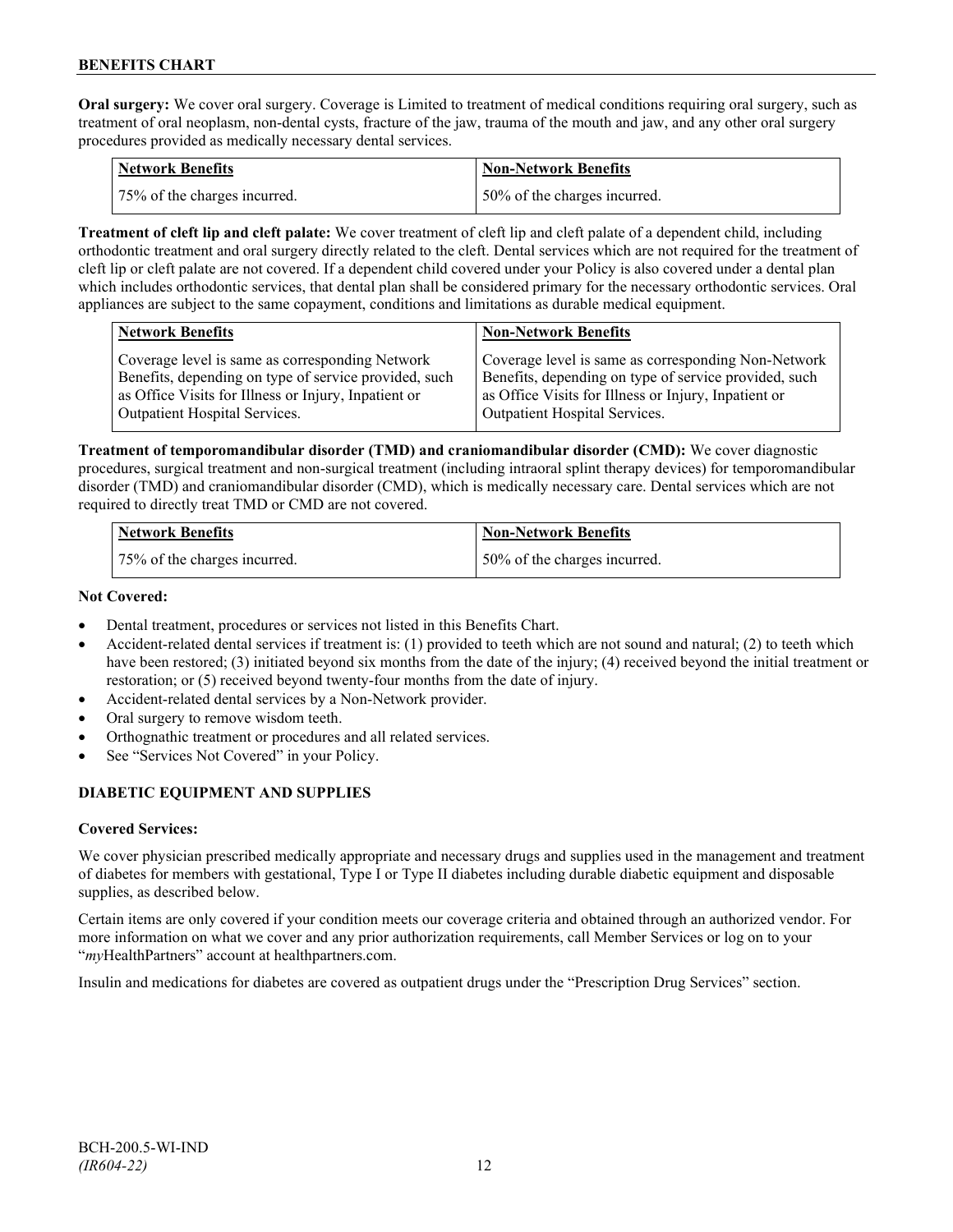**Pumps and pump supplies.** These include diabetic insulin pumps, diabetic infusion pumps and infusion pump supplies such as infusion sets, tubing, connectors and syringe reservoirs.

| <b>Network Benefits</b>      | <b>Non-Network Benefits</b>  |
|------------------------------|------------------------------|
| 75% of the charges incurred. | 50% of the charges incurred. |

#### **All other durable equipment and diabetic supplies**

Durable Diabetic Equipment and Supplies. These include continuous glucose monitoring system (CGMS), transmitter, sensors and receivers, diabetic blood glucose monitors and control/calibrating solutions (for checking accuracy or testing equipment and test strips).

Disposable Diabetic Supplies. These are one-time use supplies, including syringes, lancets, lancet devices, blood and urine ketone test strips, and needles.

Certain diabetic supplies and equipment must be purchased at a pharmacy.

| <b>Network Benefits</b>      | <b>Non-Network Benefits</b>  |
|------------------------------|------------------------------|
| 75% of the charges incurred. | 50% of the charges incurred. |

#### **Limitations:**

- No more than a 90-day supply of diabetic supplies are covered and dispensed at a time.
- We require that certain diabetic supplies and equipment be purchased at a pharmacy.
- Diabetic supplies and equipment are limited to certain models and brands.
- Durable medical equipment and supplies must be obtained from or repaired by approved vendors.
- Covered services and supplies are based on established medical policies, which are subject to periodic review and modification by the medical or dental directors. Our medical policy for diabetic supplies includes information on our required models and brands. These medical policies (medical coverage criteria) are available by calling Member Services, or logging on to your "*my*HealthPartners" account at healthpartners.com.

## **Not Covered:**

- Replacement or repair of any covered items, if the items are (i) damaged or destroyed by misuse, abuse or carelessness, (ii) lost; or (iii) stolen.
- Duplicate or similar items.
- Labor and related charges for repair of any covered items which are more than the cost of replacement by an approved vendor.
- Batteries for monitors and equipment.
- Sales tax, mailing, delivery charges, service call charges.
- See "Services Not Covered" in your Policy.

## **DIAGNOSTIC IMAGING SERVICES**

## **Covered Services:**

We cover diagnostic imaging, when ordered by a provider and provided in a clinic or outpatient hospital facility.

We cover services provided in a clinic or outpatient hospital facility. To see the benefit level for inpatient hospital or skilled nursing facility services, see benefits under Inpatient Hospital and Skilled Nursing Facility Services.

#### **Outpatient magnetic resonance imaging (MRI) and computed tomography (CT)**

| Network Benefits             | <b>Non-Network Benefits</b>  |
|------------------------------|------------------------------|
| 75% of the charges incurred. | 50% of the charges incurred. |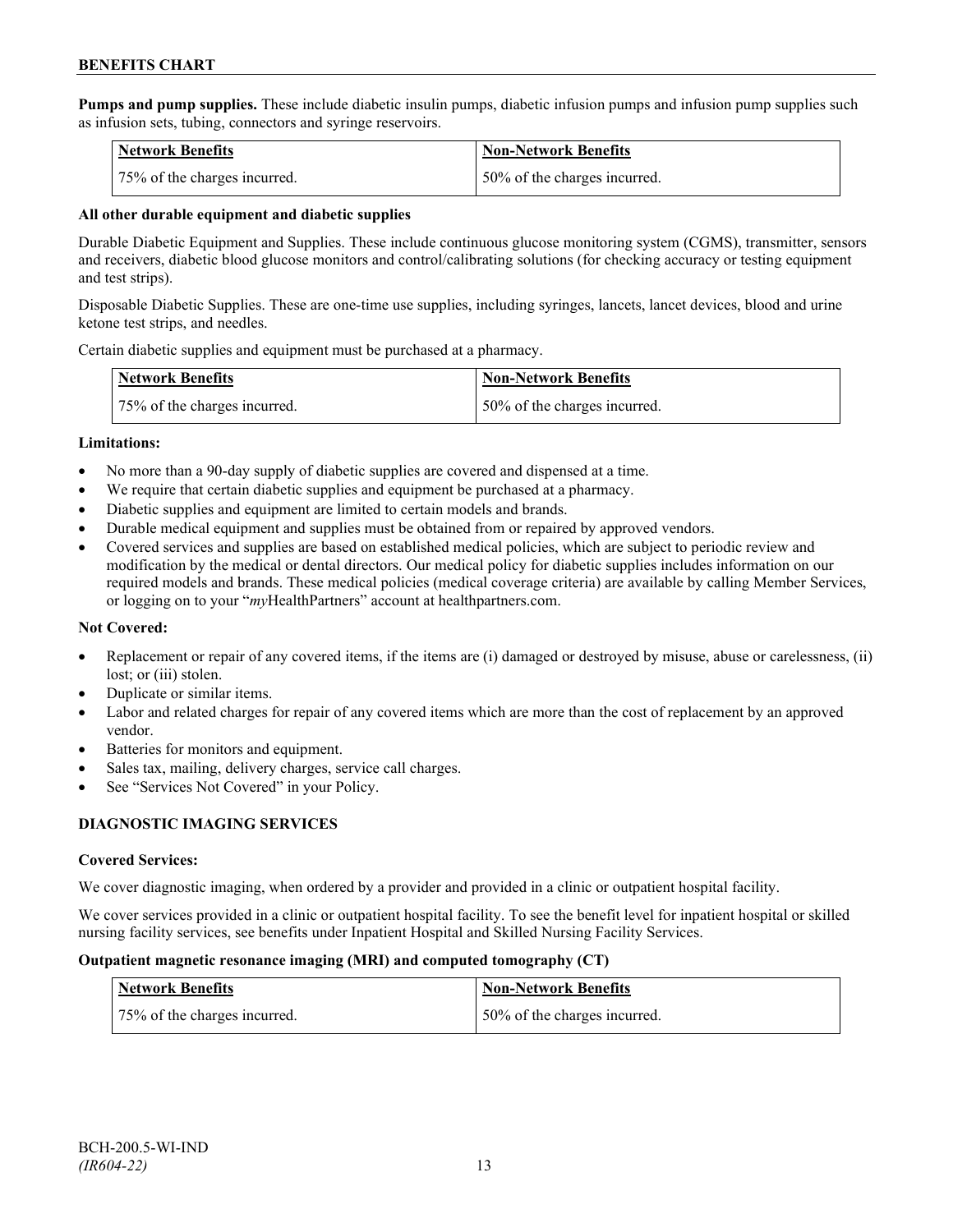#### **All other outpatient diagnostic imaging services**

#### **Services for illness or injury**

| <b>Network Benefits</b>      | Non-Network Benefits          |
|------------------------------|-------------------------------|
| 75% of the charges incurred. | 150% of the charges incurred. |

#### **Preventive services (MRI/CT procedures are not considered preventive)**

Diagnostic imaging services associated with preventive services are covered at the benefit level shown in the "Preventive Services" section of this Benefits Chart.

#### **Not Covered:**

See "Services Not Covered" in your Policy.

## **DURABLE MEDICAL EQUIPMENT, PROSTHETICS, ORTHOTICS AND SUPPLIES**

#### **Covered Services:**

We cover equipment and services, as described below.

We cover durable medical equipment and services, prosthetics, orthotics, and supplies, subject to the limitations below, including certain disposable supplies, and enteral feedings.

We cover external hearing aids, cochlear implants, and related treatment prescribed by a physician or by a licensed audiologist for Insureds under 18 years of age who have hearing loss.

We also cover basic hearing aids for Insureds age 18 or older for the correction of a hearing impairment.

Osseointegrated or bone-anchored hearing aids are only covered for Insureds who have hearing loss that is not correctable by any other procedure.

Hearing aids are Limited to one basic, standard hearing aid for each ear every three years.

A basic hearing aid is defined as a hearing device that consists of a microphone, amplifier, volume control, battery and receiver. It does not include upgrades above and beyond the functionality of a basic hearing aid, including, but not Limited to, hearing improvements for group settings, background noise, Bluetooth/remote control functionality, or extended warranties. Charges for upgrades above the cost of a basic, standard hearing aid are not covered.

Diabetic equipment and supplies are covered under the "Diabetic Equipment and Supplies" section.

| Network Benefits             | Non-Network Benefits         |
|------------------------------|------------------------------|
| 75% of the charges incurred. | 50% of the charges incurred. |

#### **Special dietary treatment for phenylketonuria (PKU) if it meets our medical coverage criteria**

| <b>Network Benefits</b>      | <b>Non-Network Benefits</b>  |
|------------------------------|------------------------------|
| 75% of the charges incurred. | 50% of the charges incurred. |

#### **Oral amino acid based elemental formula if it meets our medical coverage criteria**

| <b>Network Benefits</b>      | <b>Non-Network Benefits</b>  |
|------------------------------|------------------------------|
| 75% of the charges incurred. | 50% of the charges incurred. |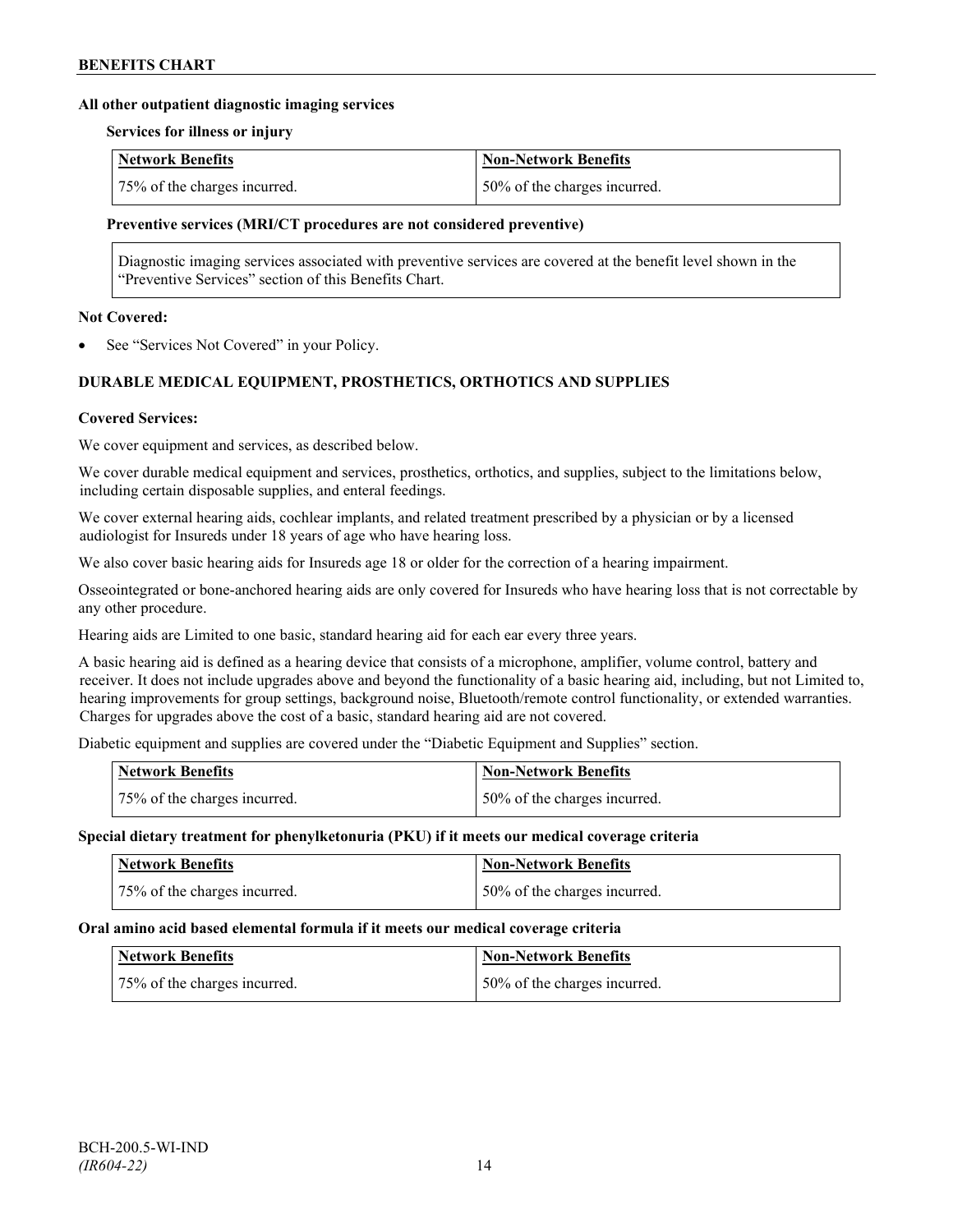## **Limitations:**

Coverage of durable medical equipment is Limited by the following.

- Payment will not exceed the cost of an alternate piece of equipment or service that is effective and medically necessary.
- For prosthetic benefits, other than oral appliances for cleft lip and cleft palate, payment will not exceed the cost of an alternate piece of equipment or service that is effective, medically necessary and enables Insureds to conduct standard activities of daily living.
- We reserve the right to determine if an item will be approved for rental vs. purchase.
- We require that certain diabetic supplies and equipment be purchased at a pharmacy.
- Covered services and supplies are based on established medical policies which are subject to periodic review and modification by the medical directors. Our medical policy for diabetic supplies includes information on our required models and brands. These medical policies (medical coverage criteria) are available by calling Member Services, or logging on to your "*my*HealthPartners" account at [healthpartners.com.](http://www.healthpartners.com/)

## **Not Covered:**

Items which are not eligible for coverage include, but are not Limited to:

- Replacement or repair of any covered items, if the items are (i) damaged or destroyed by misuse, abuse or carelessness, (ii) lost; or (iii) stolen.
- Duplicate or similar items.
- Labor and related charges for repair of any covered items which are more than the cost of replacement by an approved vendor.
- Sales tax, mailing, delivery charges, service call charges.
- Items which are primarily educational in nature or for hygiene, vocation, comfort, convenience or recreation.
- Communication aids or devices: equipment to create, replace or augment communication abilities including, but not Limited to, speech processors, receivers, communication boards, or computer or electronic assisted communication.
- Implantable and osseointegrated or bone-anchored hearing aids and their fitting, except as specifically described in this Benefits Chart. This exclusion does not apply to cochlear implants.
- Eyeglasses, contact lenses and their fitting, measurement and adjustment, except as specifically described in this Benefits Chart.
- Hair prostheses (wigs).
- Household equipment which primarily has customary uses other than medical, such as, but not Limited to, exercise cycles, air purifiers, central or unit air conditioners, water purifiers, non-allergenic pillows, mattresses or waterbeds.
- Household fixtures including, but not Limited to, escalators or elevators, ramps, swimming pools and saunas.
- Modifications to the structure of the home including, but not Limited to, wiring, plumbing or charges for installation of equipment.
- Vehicle, car or van modifications including, but not Limited to, hand brakes, hydraulic lifts and car carrier.
- Rental equipment while owned equipment is being repaired by non-contracted vendors, beyond one month rental of medically necessary equipment.
- Other equipment and supplies, including, but not Limited to assistive devices, that we determine are not eligible for coverage.
- See "Services Not Covered" in your Policy.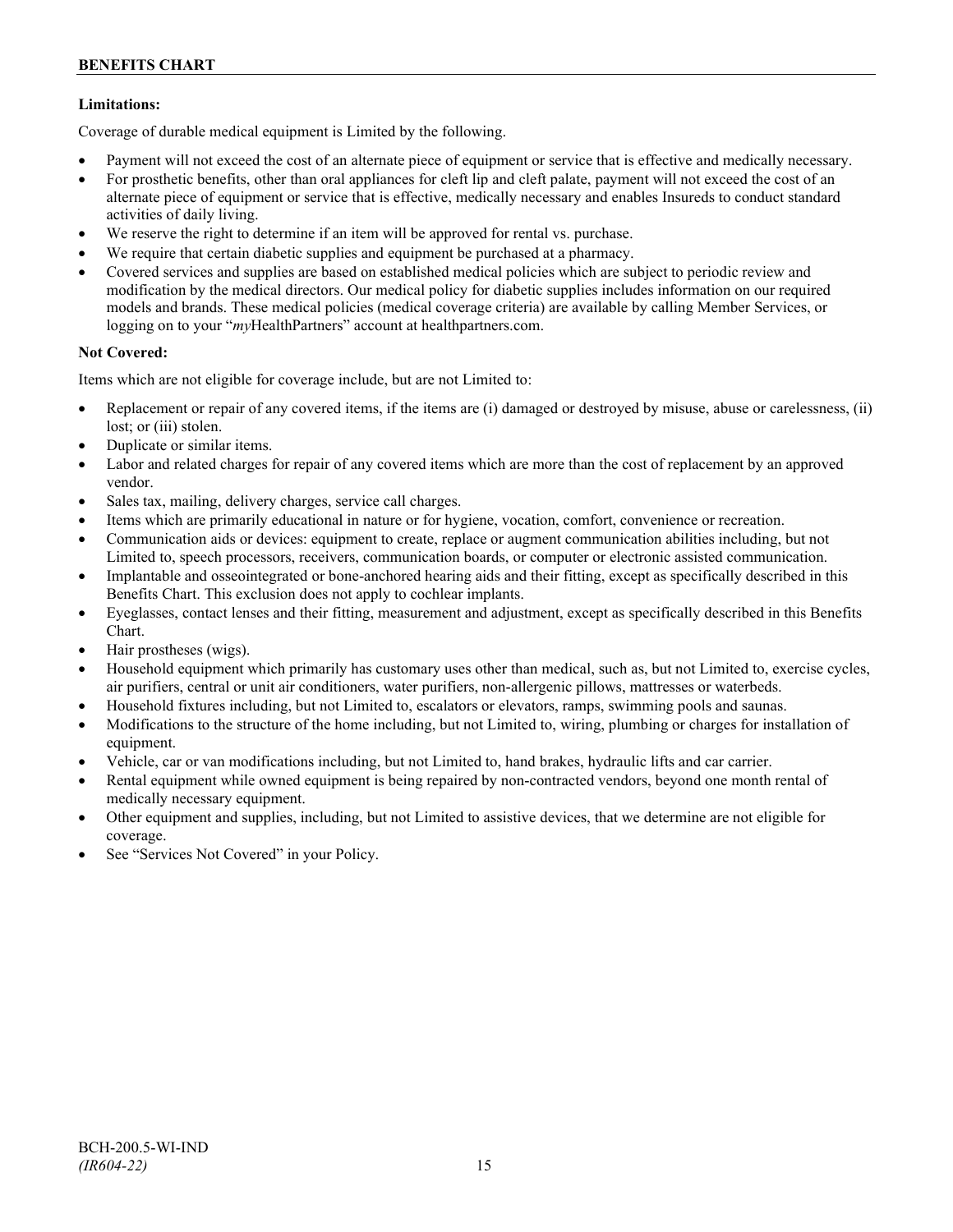## **EMERGENCY AND URGENTLY NEEDED CARE SERVICES**

#### **Covered Services:**

We cover services for emergency care and urgently needed care if the services are otherwise eligible for coverage under your Policy.

**Urgently needed care.** These are services to treat an unforeseen illness or injury that:

- are required in order to prevent a serious deterioration in your health, and
- cannot be delayed until the next available clinic or office hours.

| <b>Network Benefits</b>                                                                                  | <b>Non-Network Benefits</b>  |
|----------------------------------------------------------------------------------------------------------|------------------------------|
| 100% of the charges incurred, subject to a<br>copayment of \$50 per visit.<br>Deductible does not apply. | 50% of the charges incurred. |

**Emergency care.** These are services to treat:

- the sudden, unexpected onset of illness or injury which, if left untreated or unattended until the next available clinic or office hours, would result in hospitalization, or
- a condition requiring professional health services immediately necessary to preserve life or stabilize health.

Emergency care includes emergency services as defined in Division BB, Title I, Section 102 of the Consolidated Appropriations Act of 2021.

When reviewing claims for coverage of emergency services, our medical director will take into consideration a reasonable layperson's belief that the circumstances required immediate medical care that could not wait until the next working day or next available clinic appointment.

#### **Emergency care in a hospital emergency room, including professional services of a physician**

| Network Benefits             | <b>Non-Network Benefits</b> |
|------------------------------|-----------------------------|
| 75% of the charges incurred. | See Network Benefits.       |

## **Inpatient emergency care in a hospital**

| <b>Network Benefits</b>      | <b>Non-Network Benefits</b> |
|------------------------------|-----------------------------|
| 75% of the charges incurred. | l See Network Benefits.     |

#### **Not Covered:**

See "Services Not Covered" in your Policy.

## **GENE THERAPY**

#### **Covered Services:**

We cover gene therapy treatment that meets our current medical coverage criteria.

| <b>Network Benefits</b>                                                                                                                                                                                 | <b>Non-Network Benefits</b> |
|---------------------------------------------------------------------------------------------------------------------------------------------------------------------------------------------------------|-----------------------------|
| Coverage level is same as corresponding Network<br>Benefit, depending on type of service provided, such as<br>Office Visits for Illness or Injury, Inpatient or<br><b>Outpatient Hospital Services.</b> | No coverage.                |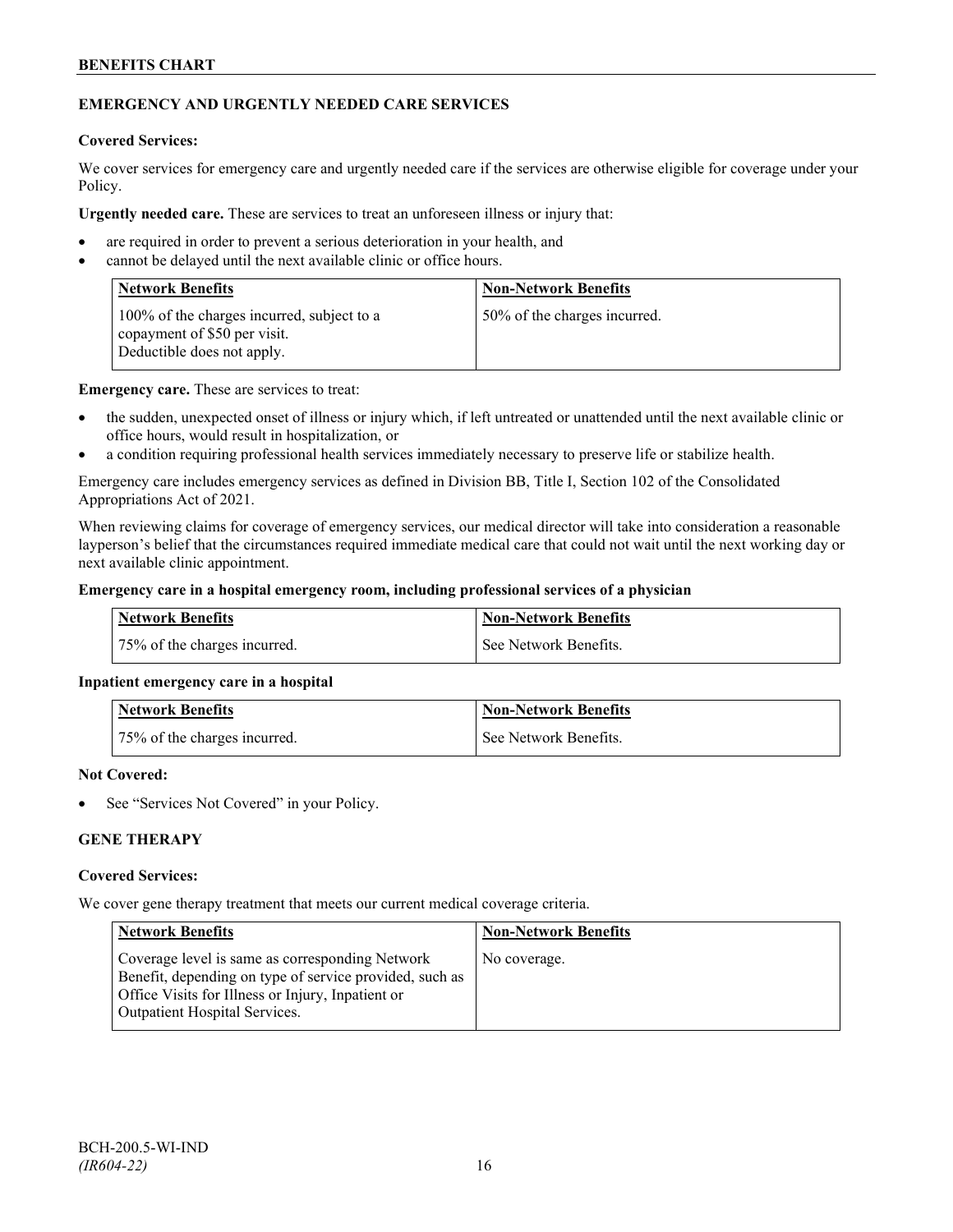## **Limitations:**

- Gene therapy must be provided by a designated provider.
- Specific types of gene therapy are Limited to therapies and conditions specified in our medical coverage criteria.

## **Not Covered:**

See "Services Not Covered" in your Policy.

## **HEALTH EDUCATION**

#### **Covered Services:**

We cover education for preventive services and education for the management of chronic health problems (such as diabetes).

| <b>Network Benefits</b>                                     | <b>Non-Network Benefits</b>  |
|-------------------------------------------------------------|------------------------------|
| 100% of the charges incurred.<br>Deductible does not apply. | 50% of the charges incurred. |

#### **Not Covered:**

See "Services Not Covered" in your Policy.

## **HOME-BASED COMPREHENSIVE HEALTH RISK ASSESSMENT**

#### **Covered Services:**

If you meet our criteria for coverage, you may qualify for our home-based comprehensive health risk assessment program. The program covers a health assessment with a designated nurse practitioner.

| <b>Network Benefits</b>                                     | <b>Non-Network Benefits</b> |
|-------------------------------------------------------------|-----------------------------|
| 100% of the charges incurred.<br>Deductible does not apply. | No coverage.                |

#### **Not Covered:**

See "Services Not Covered" in your Policy.

## **HOME HEALTH SERVICES**

#### **Covered Services:**

We cover skilled nursing services, physical therapy, occupational therapy, speech therapy, respiratory therapy and other therapeutic services, non-routine prenatal and routine postnatal well child visits (as described in our medical coverage criteria), phototherapy services for newborns, home health aide services and other eligible home health services when provided in your home, if you are homebound (i.e., unable to leave home without considerable effort due to a medical condition). Lack of transportation does not constitute homebound status. For phototherapy services for newborns and high risk prenatal services, supplies and equipment are included.

We cover total parenteral nutrition/intravenous ("TPN/IV") therapy, equipment, supplies and drugs in connection with IV therapy. IV line care kits are covered under Durable Medical Equipment.

We cover palliative care benefits. Palliative care includes symptom management, education and establishing goals of care. We waive the requirement that you be homebound for a Limited number of home visits for palliative care (as shown in this Benefits Chart), if you have a life-threatening, non-curable condition which has a prognosis of survival of two years or less. Additional palliative care visits are eligible under the home health services benefit if you are homebound and meet all other requirements defined in this section.

You do not need to be homebound to receive total parenteral nutrition/intravenous ("TPN/IV") therapy.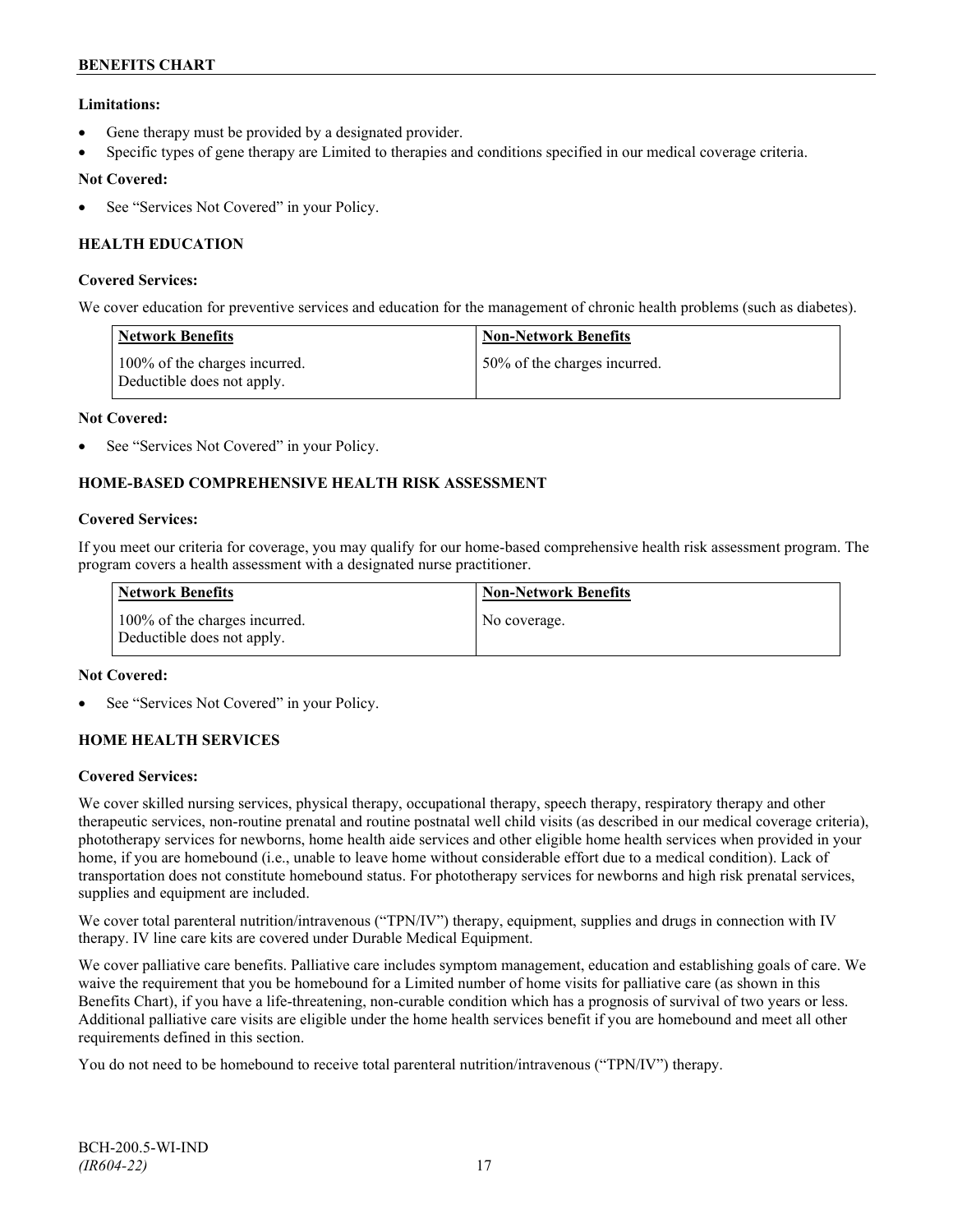Home health services are eligible and covered only when:

- medically necessary; and
- provided as rehabilitative care, terminal care or maternity care; and
- ordered by a physician, and included in the written home care plan.

#### **Physical therapy, occupational therapy, speech therapy, respiratory therapy, home health aide services and palliative care**

#### **Primary Care Providers**

| <b>Network Benefits</b>                                                                                  | <b>Non-Network Benefits</b> |
|----------------------------------------------------------------------------------------------------------|-----------------------------|
| 100% of the charges incurred, subject to a<br>copayment of \$25 per visit.<br>Deductible does not apply. | No coverage.                |

#### **Specialty Care Providers**

| <b>Network Benefits</b>                                                                                  | <b>Non-Network Benefits</b> |
|----------------------------------------------------------------------------------------------------------|-----------------------------|
| 100% of the charges incurred, subject to a<br>copayment of \$50 per visit.<br>Deductible does not apply. | No coverage.                |

If more than one home health visit occurs in a day, a separate copayment applies to each. For example, if an occupational therapist and a physical therapist visit a member in the same day, a separate copayment will be charged for each visit.

#### **TPN/IV therapy, skilled nursing services, non-routine prenatal/postnatal services and phototherapy**

| Network Benefits                                            | <b>Non-Network Benefits</b> |
|-------------------------------------------------------------|-----------------------------|
| 100% of the charges incurred.<br>Deductible does not apply. | No coverage.                |

Each 24-hour visit (or shifts up to 24-hour visits) equals one visit and counts toward the Maximum visits for all other services shown below. Any visit that lasts less than 24 hours regardless of the length of the visit, will count as one visit toward the Maximum visits for all other services shown below. All visits must be medically necessary and benefit eligible.

#### **Routine postnatal well child visits**

| Network Benefits                                            | <b>Non-Network Benefits</b>  |
|-------------------------------------------------------------|------------------------------|
| 100% of the charges incurred.<br>Deductible does not apply. | 50% of the charges incurred. |

#### **Maximum visits for palliative care:**

If you are eligible to receive palliative care in the home and you are not homebound, there is a maximum of 12 visits per calendar year.

#### **Maximum visits for all services other than palliative care:**

| Network Benefits             | Non-Network Benefits |
|------------------------------|----------------------|
| 60 visits per calendar year. | No coverage.         |

The routine postnatal well child visits do not count toward the visit limit.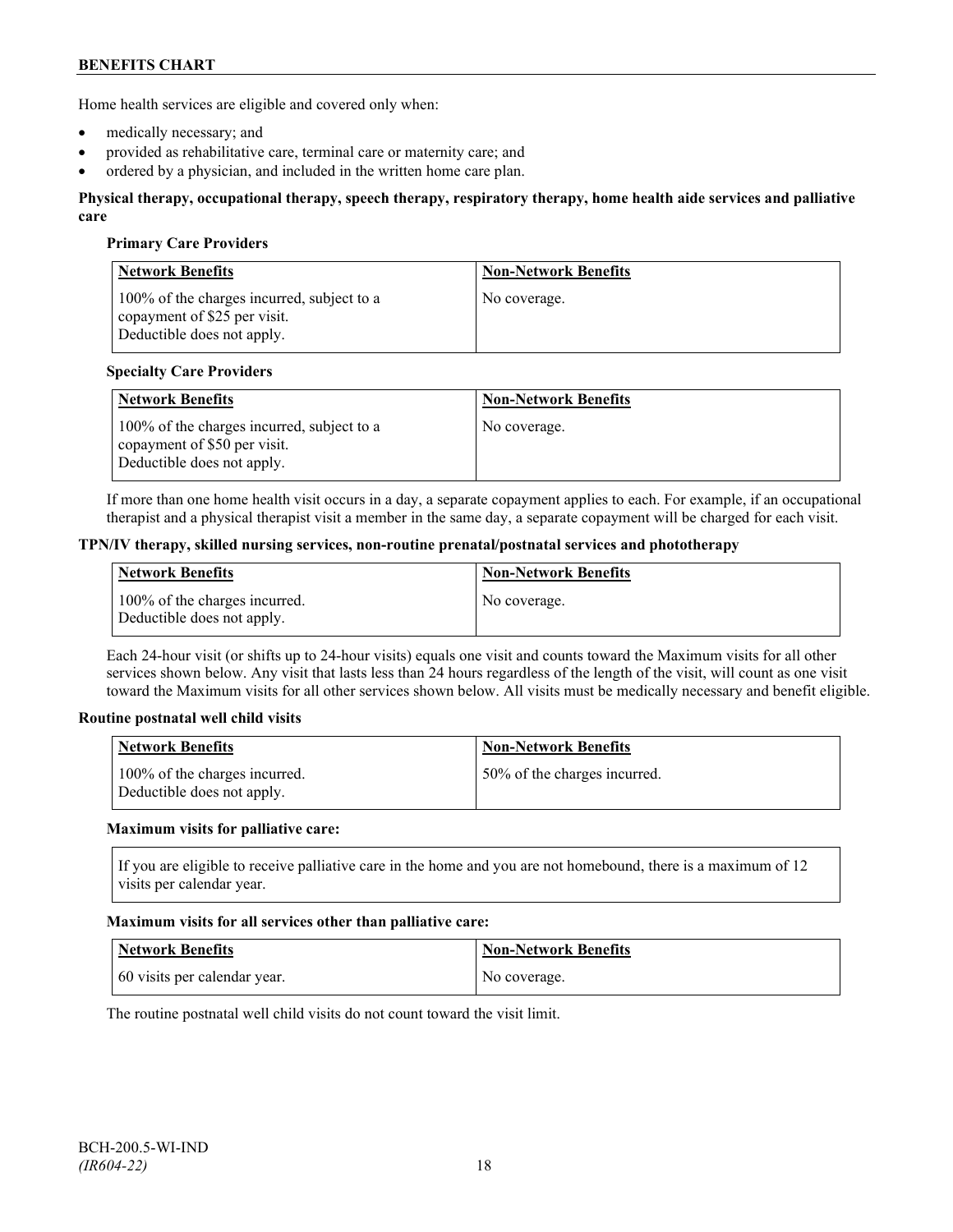## **Limitations:**

- Home health services are not provided as a substitute for a primary caregiver in the home or as relief (respite) for a primary caregiver in the home. We will not reimburse family members or residents in your home for the above services.
- A service shall not be considered a skilled nursing service merely because it is performed by, or under the direct supervision of, a licensed nurse. Where a service (such as tracheotomy suctioning or ventilator monitoring) or like services, can be safely and effectively performed by a non-medical person (or self-administered), without the direct supervision of, a licensed nurse, the service shall not be regarded as a skilled nursing service, whether or not a skilled nurse actually provides the service. The unavailability of a competent person to provide a non-skilled service shall not make it a skilled service when a skilled nurse provides it. Only the skilled nursing component of so-called "blended" services (i.e. services which include skilled and non-skilled components) are covered under this Benefits Chart.

## **Not Covered:**

- Home Health Services by a Non-Network provider.
- Financial or legal counseling services.
- Housekeeping or meal services in your home.
- Private duty nursing services.
- Services provided by a family member or enrollee, or a resident in the enrollee's home.
- Vocational rehabilitation and recreational or educational therapy. Recreation therapy is therapy provided solely for the purpose of recreation, including, but not Limited to: (a) requests for physical therapy or occupational therapy to improve athletic ability, and (b) braces or guards to prevent sports injuries.
- See "Services Not Covered" in your Policy.

## **HOME HOSPICE SERVICES**

## **Applicable Definitions:**

**Part-time.** This is up to two hours of service per day, more than two hours is considered continuous care.

**Continuous Care.** This is from two to twelve hours of service per day provided by a registered nurse, licensed practical nurse, or home health aide, during a period of crisis in order to maintain a terminally ill patient at home.

**Appropriate Facility.** This is a nursing home, hospice residence, or other inpatient facility.

**Custodial Care Related to Hospice Services.** This means providing assistance in the activities of daily living and the care needed by a terminally ill patient which can be provided by primary caregiver (i.e., family member or friend) who is responsible for the patient's home care.

## **Covered Services:**

**Home hospice program:** We cover the services described below if you are terminally ill and accepted as a home hospice program participant. You must meet the eligibility requirements of the program, and elect to receive services through the home hospice program. The services will be provided in your home, with inpatient care available when medically necessary as described below. If you elect to receive hospice services, you do so in lieu of curative treatment for your terminal illness for the period you are enrolled in the home hospice program.

**Eligibility:** In order to be eligible to be enrolled in the home hospice program, you must: (1) be a terminally ill patient (prognosis of six months or less); (2) have chosen a palliative treatment focus (i.e., emphasizing comfort and supportive services rather than treatment attempting to cure the disease or condition); and (3) continue to meet the terminally ill prognosis as reviewed by our medical director or his or her designee over the course of care. You may withdraw from the home hospice program at any time.

**Eligible services:** Hospice services include the following services provided in accordance with an approved hospice treatment plan:

- Home Health Services:
	- o Part-time care provided in your home by an interdisciplinary hospice team (which may include a physician, nurse, social worker, and spiritual counselor) and medically necessary home health services are covered.
	- o One or more periods of continuous care in your home or in a setting which provides day care for pain or symptom management, when medically necessary, will be covered.
- Inpatient Services: We cover medically necessary inpatient services.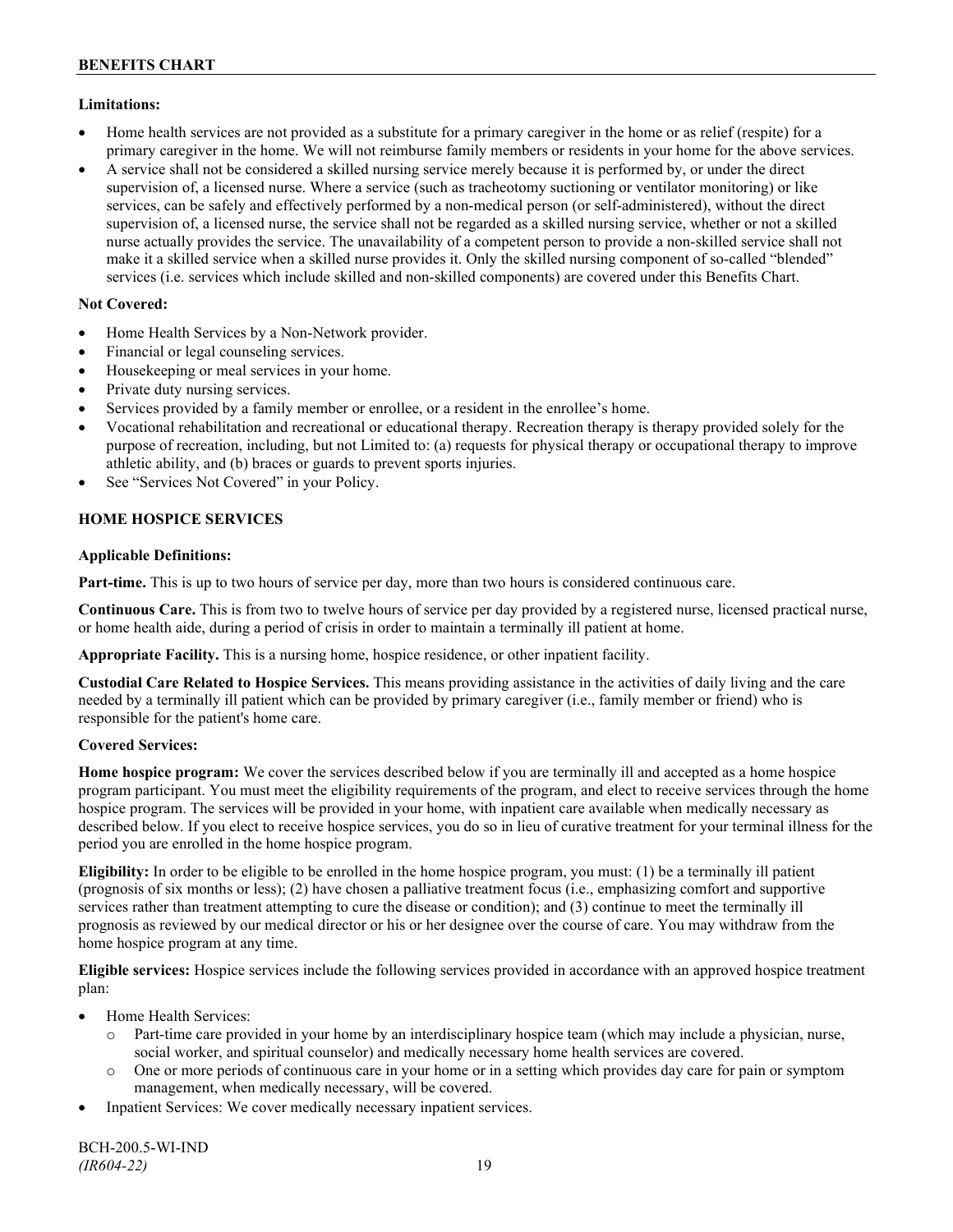- Other Services:
	- o Respite care is covered for care in your home or in an appropriate facility, to give your primary caregivers (i.e., family members or friends) rest and/or relief when necessary in order to maintain a terminally ill patient at home*.*
	- o Medically necessary medications for pain and symptom management.
	- o Semi-electric hospital beds and other durable medical equipment are covered.
	- o Emergency and non-emergency care is covered.

| Network Benefits             | <b>Non-Network Benefits</b> |
|------------------------------|-----------------------------|
| 75% of the charges incurred. | No coverage.                |

Respite care is Limited to 5 days per episode, and respite care and continuous care combined are Limited to 30 days.

## **Not Covered:**

- Home Hospice Services by a Non-Network provider.
- Financial or legal counseling services.
- Housekeeping or meal services in your home.
- Custodial or maintenance care related to hospice services, whether provided in the home or in a nursing home.
- Any service not specifically described as covered services under this home hospice services benefits.
- Any services provided by members of your family or residents in your home.
- See "Services Not Covered" in your Policy.

## **HOSPITAL AND SKILLED NURSING FACILITY SERVICES**

## **Covered Services:**

We cover services as described below.

## **Medical or surgical hospital services**

**Inpatient hospital services:** We cover the following medical or surgical services, for the treatment of acute illness or injury, which require the level of care only provided in an acute care facility. These services must be authorized by a physician.

Inpatient hospital services include: room and board; the use of operating or maternity delivery rooms; intensive care facilities; newborn nursery facilities; general nursing care, anesthesia, laboratory and diagnostic imaging services, radiation therapy, physical therapy, prescription drugs or other medications administered during treatment, blood and blood products (unless replaced), and blood derivatives, and other diagnostic or treatment related hospital services; physician and other professional medical and surgical services provided while in the hospital, including gender confirmation surgery that meets medical coverage criteria.

We cover, following a vaginal delivery, a minimum of 48 hours of inpatient care for the mother and newborn child. We cover, following a caesarean section delivery, a minimum of 96 hours of inpatient care for the mother and newborn child.

Health insurance issuers generally may not, under Federal law, restrict benefits for any hospital length of stay in connection with childbirth for the mother of newborn child to less than 48 hours following a vaginal delivery, or less than 96 hours following a caesarean section. However, Federal law generally does not prohibit the mother's or newborn's attending provider, after consulting with the mother, from discharging the mother or her newborn earlier than 48 hours (or 96 hours as applicable). In any case plans and issuers may not, under Federal law, require that a provider obtain authorization from the plan or the insurance issuer for prescribing a length of stay not in excess of 48 hours (or 96 hours).

| Network Benefits             | Non-Network Benefits         |
|------------------------------|------------------------------|
| 75% of the charges incurred. | 50% of the charges incurred. |

Each Insured's admission or confinement, including that of a newborn child, is separate and distinct from the admission or confinement of any other Insured.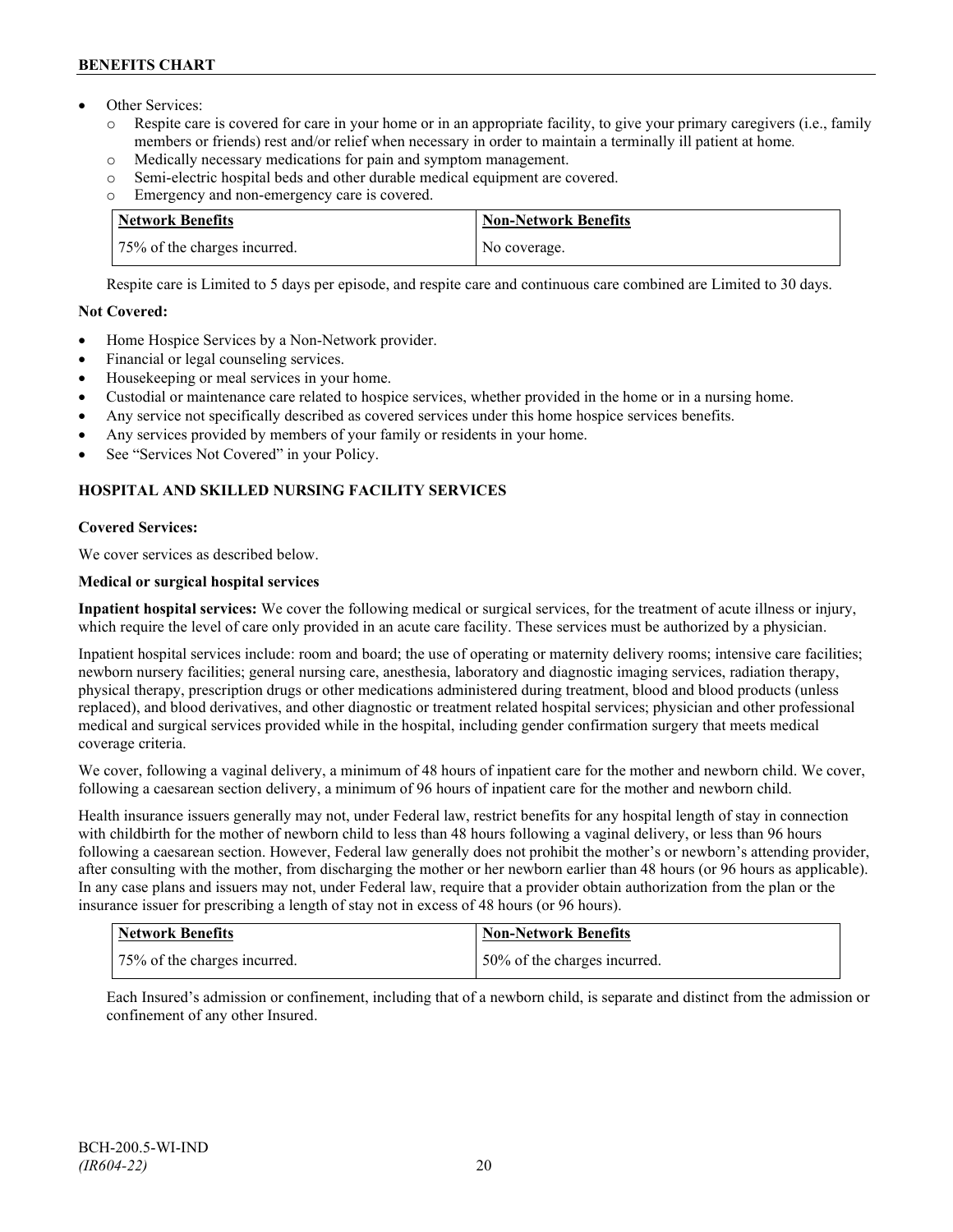**Outpatient hospital, ambulatory care or surgical facility services:** We cover the following medical and surgical services, for diagnosis or treatment of illness or injury on an outpatient basis. These services must be authorized by a physician.

Outpatient services include: use of operating rooms, maternity delivery rooms or other outpatient departments, rooms or facilities; and the following outpatient services: general nursing care, anesthesia, laboratory and diagnostic imaging services, radiation therapy, physical therapy, drugs administered during treatment, blood and blood products (unless replaced), and blood derivatives, and other diagnostic or treatment related outpatient services; physician and other professional medical and surgical services provided while an outpatient, including colonoscopies, and gender confirmation surgery that meets medical coverage criteria.

To see the benefit level for diagnostic imaging services, laboratory services and physical therapy, see benefits under Diagnostic Imaging Services, Laboratory Services and Physical Therapy in this Benefits Chart.

| <b>Network Benefits</b>      | <b>Non-Network Benefits</b>  |
|------------------------------|------------------------------|
| 75% of the charges incurred. | 50% of the charges incurred. |

**Skilled nursing facility care:** We cover room and board, daily skilled nursing and related ancillary services for post-acute treatment and rehabilitative care of illness or injury that meets medical coverage criteria.

| Network Benefits                             | <b>Non-Network Benefits</b>                  |
|----------------------------------------------|----------------------------------------------|
| 75% of the charges incurred.                 | 50% of the charges incurred.                 |
| Limited to a 30 day maximum per confinement. | Limited to a 30 day maximum per confinement. |

Each day of services provided under the Network Benefits and Non-Network Benefits, combined, applies toward the maximum shown above.

#### **Not Covered:**

- Services for items for personal convenience, such as television rental, are not covered.
- See "Services Not Covered" in your Policy.

## **INFERTILITY DIAGNOSIS**

## **Covered Services:**

We cover the diagnosis of infertility. These services include diagnostic procedures and tests provided in connection with an infertility evaluation, office visits and consultations to diagnose infertility.

| <b>Network Benefits</b>                                                                                  | <b>Non-Network Benefits</b>  |
|----------------------------------------------------------------------------------------------------------|------------------------------|
| 100% of the charges incurred, subject to a<br>copayment of \$50 per visit.<br>Deductible does not apply. | 50% of the charges incurred. |

Coverage is Limited to office visits and consultations to diagnose infertility. Treatment is not covered.

## **Not Covered:**

- Infertility/fertility treatment, including, but not limited to, office visits, laboratory services, diagnostic imaging services, and fertility drugs, reversal of sterilization, and sperm, ova or embryo acquisition, retrieval or storage; however, we do cover office visits and consultations to diagnose infertility.
- Services related to the establishment of surrogate pregnancy and fees for a surrogate. However, pregnancy and maternity services are covered for an Insured under this Benefits Chart, including a surrogate pregnancy.
- See "Services Not Covered" in your Policy.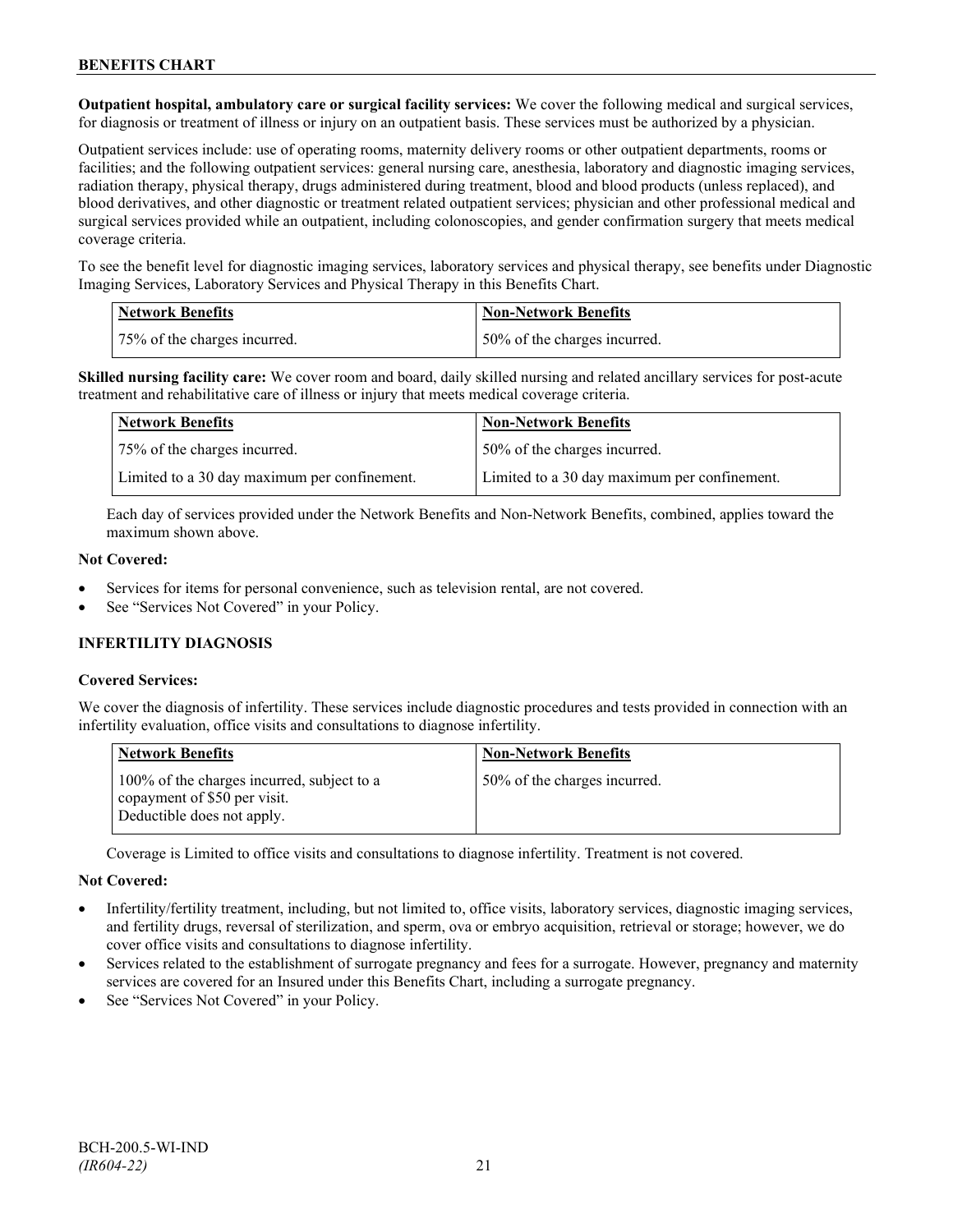## **LABORATORY SERVICES**

#### **Covered Services:**

We cover laboratory tests when ordered by a provider and provided in a clinic or outpatient hospital facility. This includes blood tests to detect lead exposure in children between the ages of 6 months and 72 months.

To see the benefit level for inpatient hospital or skilled nursing facility services, see benefits under Inpatient Hospital and Skilled Nursing Facility Services in this Benefits Chart.

**Prostate-specific antigen (PSA) testing.** We cover prostate cancer screening for men 40 years of age or over who are symptomatic or in a high-risk category and for all men 50 years of age or older.

| <b>Network Benefits</b>                                     | <b>Non-Network Benefits</b>  |
|-------------------------------------------------------------|------------------------------|
| 100% of the charges incurred.<br>Deductible does not apply. | 50% of the charges incurred. |

#### **All other laboratory services**

#### **Services for illness or injury**

| Network Benefits                                            | <b>Non-Network Benefits</b>  |
|-------------------------------------------------------------|------------------------------|
| 100% of the charges incurred.<br>Deductible does not apply. | 50% of the charges incurred. |

## **Preventive services**

Laboratory services associated with preventive services are covered at the benefit level shown in the "Preventive Services" section of this Benefits Chart.

#### **Not Covered:**

See "Services Not Covered" in your Policy.

## **MASTECTOMY RECONSTRUCTION BENEFIT**

#### **Covered Services:**

We cover reconstruction of the breast on which the mastectomy has been performed; surgery and reconstruction of the other breast to produce symmetrical appearance, and prostheses and physical complications of all stages of mastectomy, including lymphedemas.

| Network Benefits                                      | <b>Non-Network Benefits</b>                           |
|-------------------------------------------------------|-------------------------------------------------------|
| Coverage level is same as corresponding Network       | Coverage level is same as corresponding Non-Network   |
| Benefits, depending on type of service provided, such | Benefits, depending on type of service provided, such |
| as Office Visits for Illness or Injury, Inpatient or  | as Office Visits for Illness or Injury, Inpatient or  |
| <b>Outpatient Hospital Services.</b>                  | Outpatient Hospital Services.                         |

#### **Not Covered:**

See "Services Not Covered" in your Policy.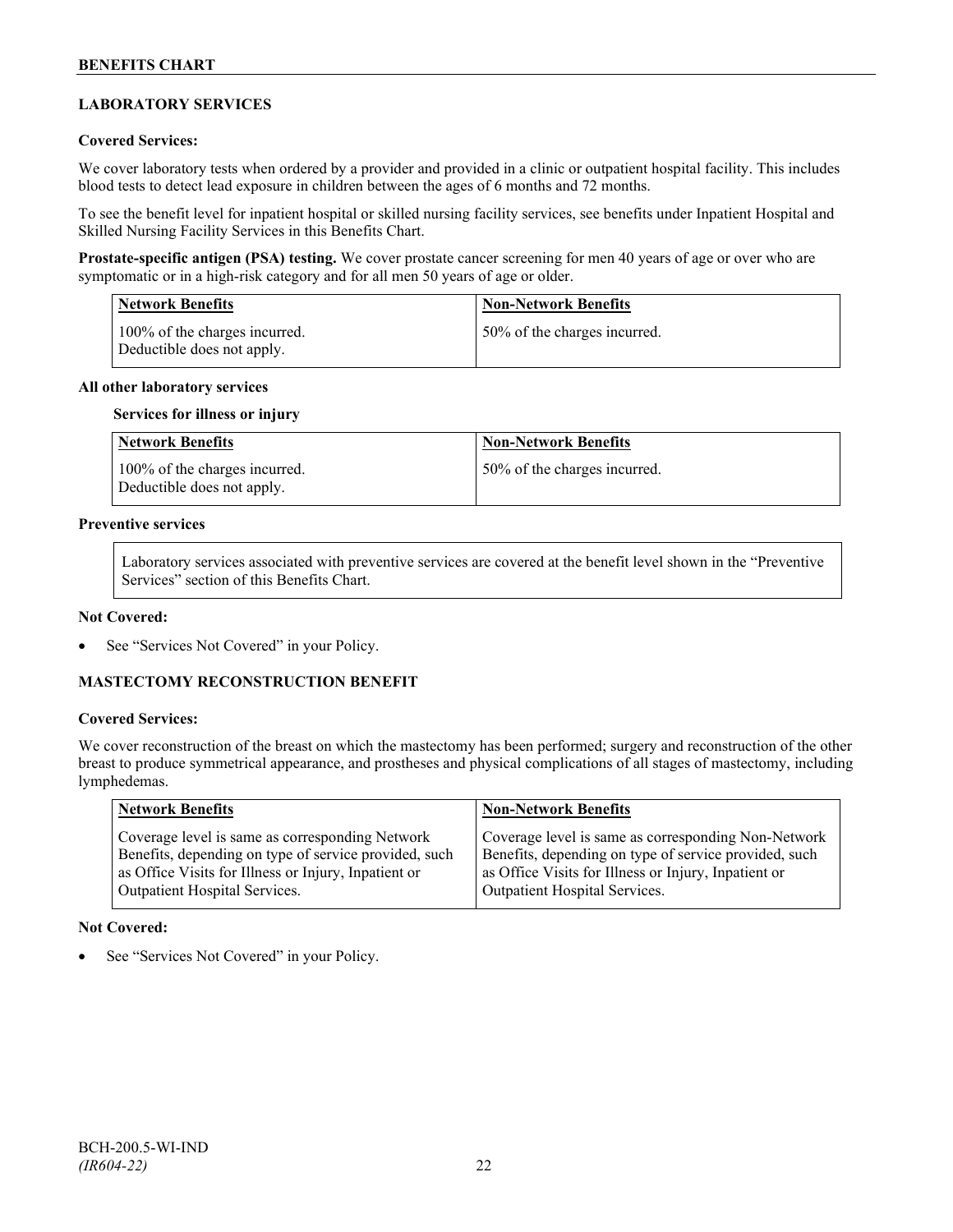## **MEDICATION THERAPY DISEASE MANAGEMENT PROGRAM**

## **Covered Services:**

If you meet our criteria for coverage, you may qualify for our Medication Therapy Disease Management Program.

The program covers consultations with a designated Network pharmacist.

Covered services are based on established medical policies, which are subject to periodic review and modification by the medical directors. These medical policies (medical coverage criteria) are available by calling Member Services, or logging on to your "*my*HealthPartners" account at [healthpartners.com.](http://www.healthpartners.com/)

| <b>Network Benefits</b>                                     | <b>Non-Network Benefits</b> |
|-------------------------------------------------------------|-----------------------------|
| 100% of the charges incurred.<br>Deductible does not apply. | No coverage.                |

#### **Not Covered:**

See "Services Not Covered" in your Policy.

## **OFFICE VISITS FOR ILLNESS OR INJURY**

#### **Covered Services:**

We cover the following when medically necessary: professional medical and surgical services and related supplies, including biofeedback, of physicians and other health care providers; blood and blood products (unless replaced) and blood derivatives.

We cover diagnosis and treatment of illness or injury to the eyes. Where contact or eye glass lenses are prescribed as medically necessary for the post-operative treatment of cataracts or for the treatment of aphakia, acute or chronic corneal pathology or keratoconus, we cover the initial evaluation, lenses and fitting. Insureds must pay for lens replacement beyond the initial pair.

Services received via video, e-visit or telephone are covered under the "Telehealth/Telemedicine Services" section.

#### **Office visits**

#### **Primary Care Providers**

| <b>Network Benefits</b>                                                                                  | <b>Non-Network Benefits</b>  |
|----------------------------------------------------------------------------------------------------------|------------------------------|
| 100% of the charges incurred, subject to a<br>copayment of \$25 per visit.<br>Deductible does not apply. | 50% of the charges incurred. |

#### **Specialty Care Providers**

| <b>Network Benefits</b>                                                                                  | <b>Non-Network Benefits</b>  |
|----------------------------------------------------------------------------------------------------------|------------------------------|
| 100% of the charges incurred, subject to a<br>copayment of \$50 per visit.<br>Deductible does not apply. | 50% of the charges incurred. |

#### **Convenience clinics**

| <b>Network Benefits</b>                                                                                  | <b>Non-Network Benefits</b>  |
|----------------------------------------------------------------------------------------------------------|------------------------------|
| 100% of the charges incurred, subject to a<br>copayment of \$10 per visit.<br>Deductible does not apply. | 50% of the charges incurred. |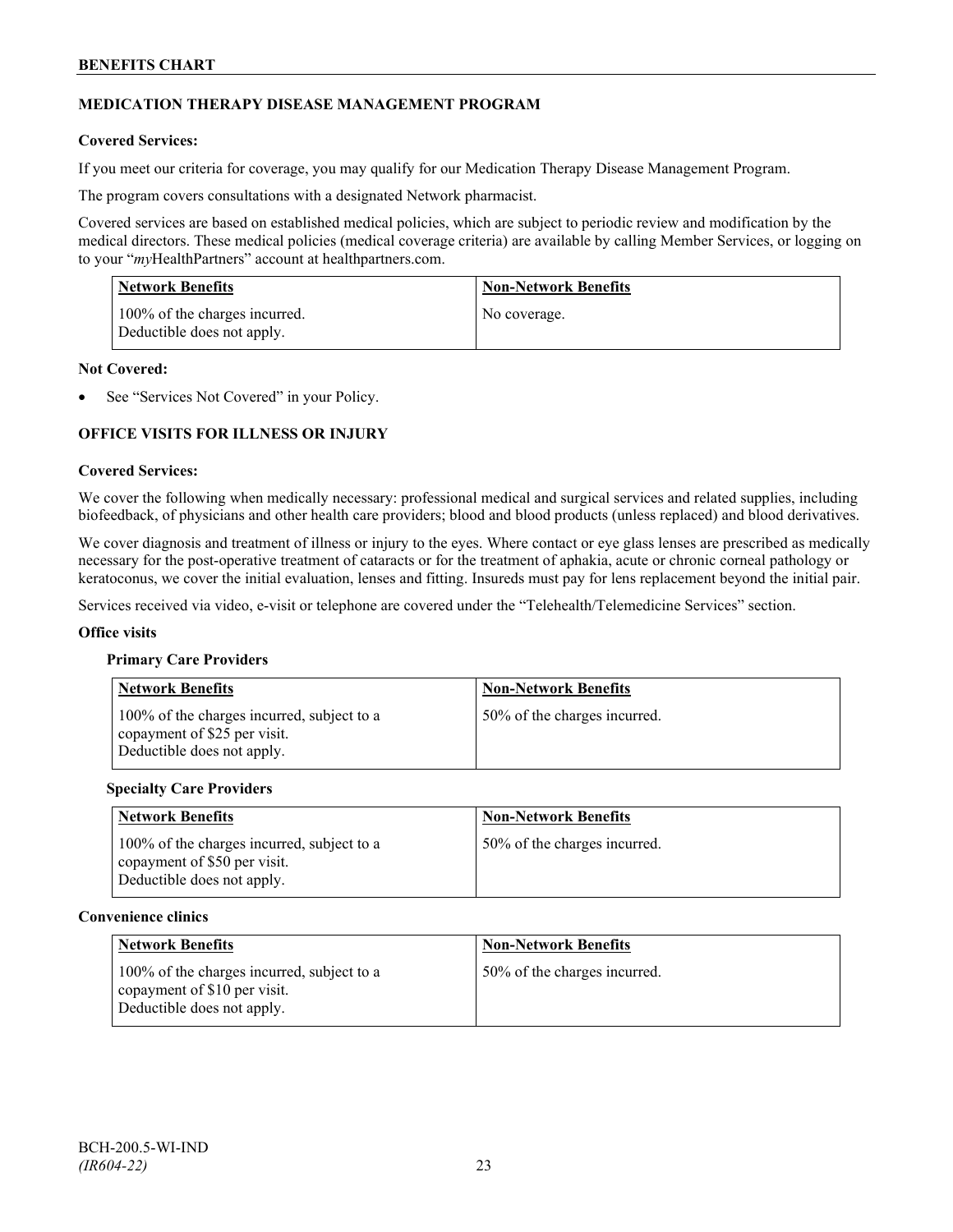## **Injections administered in a physician's office, other than immunizations**

#### **Allergy injections**

| <b>Network Benefits</b>                                                                                           | <b>Non-Network Benefits</b>  |
|-------------------------------------------------------------------------------------------------------------------|------------------------------|
| 100% of the charges incurred, subject to a<br>copayment of \$2 per date of service.<br>Deductible does not apply. | 50% of the charges incurred. |

## **All other injections**

| <b>Network Benefits</b>                                                                                           | <b>Non-Network Benefits</b>  |
|-------------------------------------------------------------------------------------------------------------------|------------------------------|
| 100% of the charges incurred, subject to a<br>copayment of \$2 per date of service.<br>Deductible does not apply. | 50% of the charges incurred. |

#### **Not Covered:**

- Court ordered treatment, except as described in this Benefits Chart. Any resulting court ordered treatment for mental health services will be subject to the Policy's requirement for medical necessity.
- See "Services Not Covered" in your Policy.

## **PEDIATRIC EYEWEAR**

## **Covered Services:**

We cover pediatric eyewear for children.

Routine eye exams are covered under the "Preventive Services" section.

| <b>Network Benefits</b>      | Non-Network Benefits |
|------------------------------|----------------------|
| 75% of the charges incurred. | No coverage.         |

## **Limitations:**

- Coverage under this provision will continue until the end of the month in which the child turns 19.
- Limited to one of the following per calendar year:
	- o one pair of eyeglasses including one set of prescription lenses, frames from the designated eyewear collection, and anti scratch coating; or
	- o one pair of non-disposable contact lenses; or
	- a one year supply of disposable contact lenses.
- Contact lens fittings are limited to two per calendar year.

## **Not Covered:**

- Frames that are not included in the designated eyewear collection are not covered. However, one pair of lenses will be covered if a member chooses frames outside the designated eyewear collection.
- More than one pair of lenses or frames or non-disposable contacts per calendar year, regardless of the reason. This includes replacement of eyeglasses or contact lenses due to loss, breakage, theft, or change in prescription.
- Safety glasses or goggles for sports or vocational reasons.
- Upgrades including, but not limited to, UV protection and no-line multifocal lenses.
- See "Services Not Covered" in your Policy.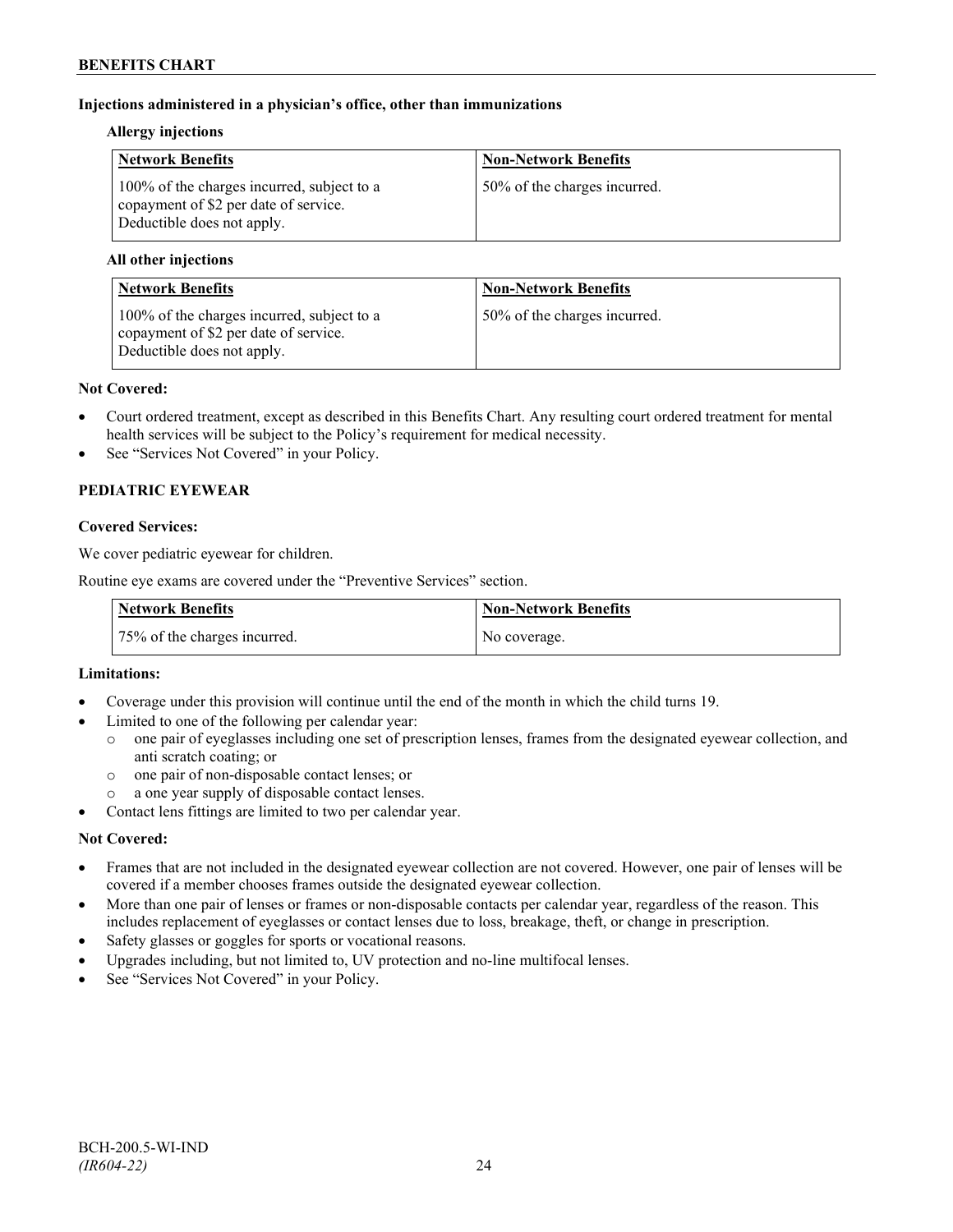## **PHYSICAL THERAPY, OCCUPATIONAL THERAPY, SPEECH THERAPY AND OTHER SPECIFIED THERAPIES**

## **Covered Services:**

We cover the following physical therapy, occupational therapy and speech therapy services:

- Medically necessary rehabilitative care to correct the effects of illness or injury.
- Habilitative services rendered for congenital, developmental or medical conditions which have significantly Limited the successful initiation of normal speech and normal motor development.

Massage therapy which is performed in conjunction with other treatment/modalities by a physical or occupational therapist, is part of a prescribed treatment plan and is not billed separately is covered.

We cover services provided in a clinic. We also cover physical therapy provided in an outpatient hospital facility. To see the benefit level for inpatient hospital or skilled nursing facility services, see benefits under "Inpatient Hospital and Skilled Nursing Facility Services".

## **Rehabilitative care**

#### **Primary Care Providers**

| <b>Network Benefits</b>                                                                                                                                                                                   | <b>Non-Network Benefits</b>                                                                                                   |
|-----------------------------------------------------------------------------------------------------------------------------------------------------------------------------------------------------------|-------------------------------------------------------------------------------------------------------------------------------|
| 100% of the charges incurred, subject to a<br>copayment of \$25 per visit.<br>Deductible does not apply.<br>Physical, Occupational and Speech Therapy are Limited<br>to 20 visits each per calendar year. | 50% of the charges incurred.<br>Physical, Occupational and Speech Therapy are Limited<br>to 20 visits each per calendar year. |

## **Specialty Care Providers**

| <b>Network Benefits</b>                                                                                                                                                                                   | <b>Non-Network Benefits</b>                                                                                                   |
|-----------------------------------------------------------------------------------------------------------------------------------------------------------------------------------------------------------|-------------------------------------------------------------------------------------------------------------------------------|
| 100% of the charges incurred, subject to a<br>copayment of \$50 per visit.<br>Deductible does not apply.<br>Physical, Occupational and Speech Therapy are Limited<br>to 20 visits each per calendar year. | 50% of the charges incurred.<br>Physical, Occupational and Speech Therapy are Limited<br>to 20 visits each per calendar year. |

In addition to the services provided above, we cover a minimum of:

- 20 visits per calendar year for pulmonary rehabilitation therapy,
- 36 visits per calendar year for cardiac rehabilitation therapy,
- 30 visits per calendar year for post-cochlear implant aural therapy,
- 20 visits per calendar year for cognitive rehabilitation therapy.

Visit limits by a Primary Care Provider and/or Specialty Care Providers are combined. The maximum number of visits are combined for Network Benefits and Non-Network Benefits.

## **Habilitative care**

#### **Primary Care Providers**

| <b>Network Benefits</b>                                                                                                                                                                                   | <b>Non-Network Benefits</b>                                                                                                   |
|-----------------------------------------------------------------------------------------------------------------------------------------------------------------------------------------------------------|-------------------------------------------------------------------------------------------------------------------------------|
| 100% of the charges incurred, subject to a<br>copayment of \$25 per visit.<br>Deductible does not apply.<br>Physical, Occupational and Speech Therapy are Limited<br>to 20 visits each per calendar year. | 50% of the charges incurred.<br>Physical, Occupational and Speech Therapy are Limited<br>to 20 visits each per calendar year. |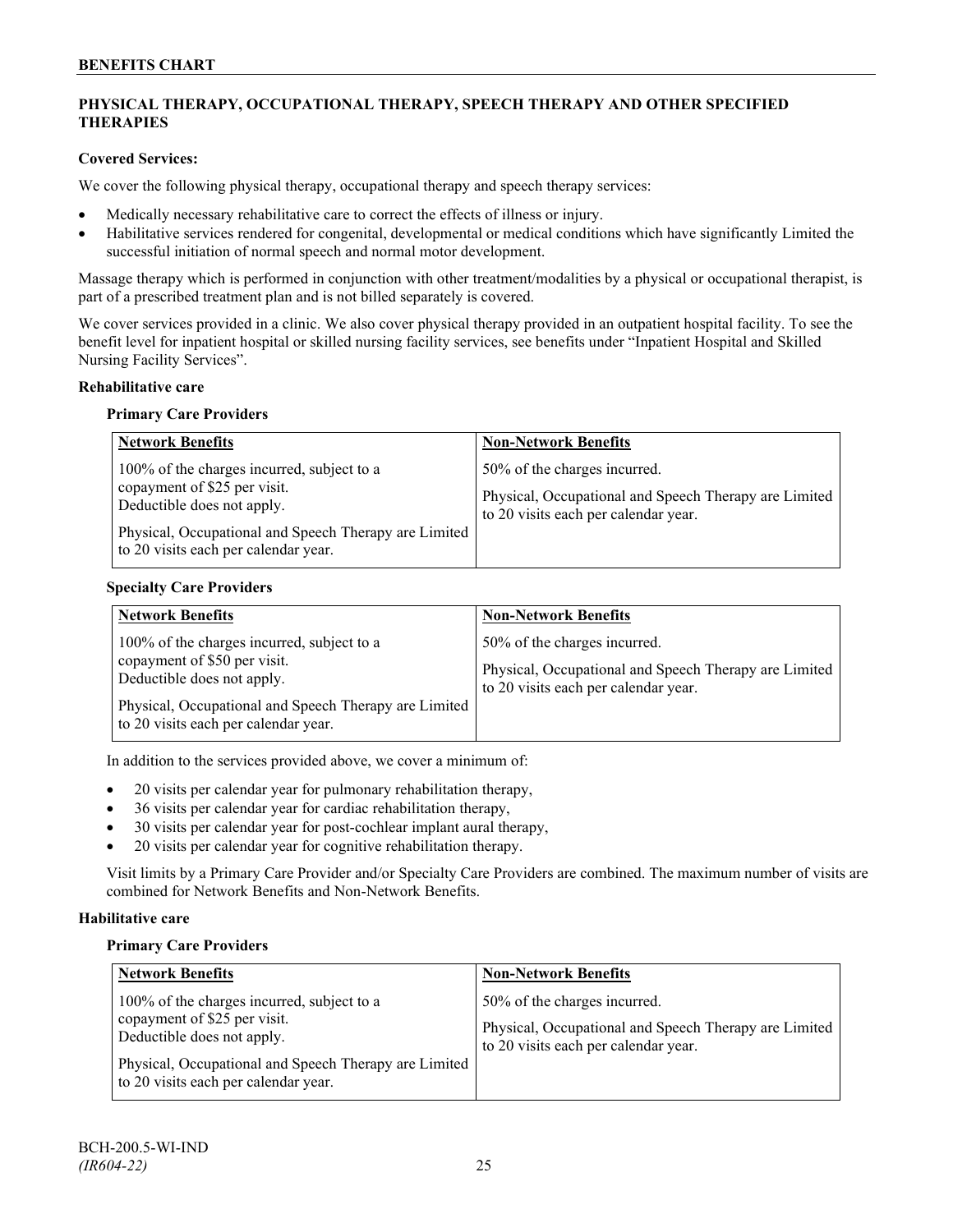## **Specialty Care Providers**

| <b>Network Benefits</b>                                                                                                                                                                                   | <b>Non-Network Benefits</b>                                                                                                   |
|-----------------------------------------------------------------------------------------------------------------------------------------------------------------------------------------------------------|-------------------------------------------------------------------------------------------------------------------------------|
| 100% of the charges incurred, subject to a<br>copayment of \$50 per visit.<br>Deductible does not apply.<br>Physical, Occupational and Speech Therapy are Limited<br>to 20 visits each per calendar year. | 50% of the charges incurred.<br>Physical, Occupational and Speech Therapy are Limited<br>to 20 visits each per calendar year. |

Visit limits by a Primary Care Provider and/or Specialty Care Providers are combined. The maximum number of visits is combined for Network Benefits and Non-Network Benefits.

## **Not Covered:**

- Massage therapy for the purpose of comfort or convenience of the Insured.
- See "Services Not Covered" in your Policy.

## **PRESCRIPTION DRUG SERVICES**

## **Covered Services:**

We cover prescription drugs and medications that can be self-administered or are administered in a physician's office.

## **For Network Benefits, drugs and medications must be obtained at a network pharmacy.**

## **If a copayment is required, you must pay one copayment for each 30-day supply, or portion thereof.**

## **Outpatient drugs (except as specified below)**

| <b>Network Benefits</b>                                                                                                                                                                                                                                                                                                                                                      | <b>Non-Network Benefits</b>  |
|------------------------------------------------------------------------------------------------------------------------------------------------------------------------------------------------------------------------------------------------------------------------------------------------------------------------------------------------------------------------------|------------------------------|
| 100% of the charges incurred, subject to a<br>copayment of \$5 for generic low cost formulary drugs,<br>and 100% of the charges incurred, subject to a<br>copayment of \$25 for generic high cost formulary<br>drugs.<br>Deductible does not apply.                                                                                                                          | 50% of the charges incurred. |
| Brand name formulary drugs are covered at 75% of the<br>charges incurred.                                                                                                                                                                                                                                                                                                    |                              |
| Non-formulary drugs are covered at 50% of the charges<br>incurred.                                                                                                                                                                                                                                                                                                           |                              |
| In no event will your cost for a formulary insulin drug<br>exceed \$25. Deductible does not apply to formulary<br>insulin drugs.                                                                                                                                                                                                                                             |                              |
| Oral chemotherapy drugs are included on the<br>Specialty Drug List. However, you pay the applicable<br>outpatient drug benefit. As required by Wisconsin law,<br>you will not pay higher cost sharing (deductible,<br>copayment or coinsurance) for orally administered<br>chemotherapy drugs than you pay for injected or<br>intravenously administered chemotherapy drugs. |                              |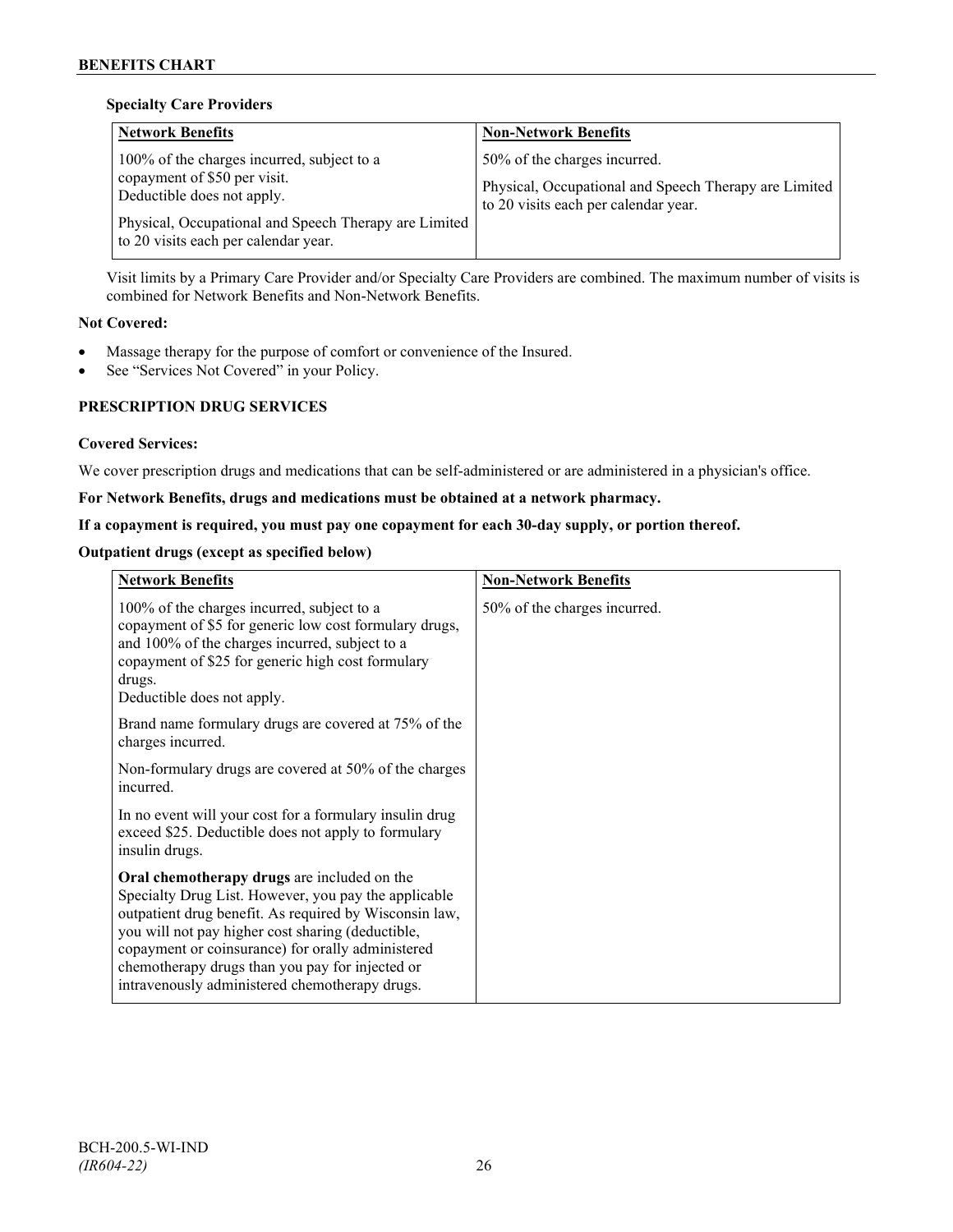## **Mail order drugs**

| <b>Network Benefits</b>                                                                                                                                                                                                                                                                                                 | <b>Non-Network Benefits</b>                                                                                |
|-------------------------------------------------------------------------------------------------------------------------------------------------------------------------------------------------------------------------------------------------------------------------------------------------------------------------|------------------------------------------------------------------------------------------------------------|
| For your convenience, you may also get up to a 90-day<br>supply of outpatient prescription drugs that can be self-<br>administered through the designated mail order service.<br>Outpatient drugs ordered through this service are<br>covered at the benefit percent and copayments shown in<br>Outpatient Drugs above. | Mail order drugs are only available through the<br>designated mail order service.<br>See Network Benefits. |
| Specialty Drugs are not available through the mail order<br>service.                                                                                                                                                                                                                                                    |                                                                                                            |

## **Specialty drugs that are self-administered**

| <b>Network Benefits</b>                                                                                                                                                                                                                                                                                                                                                      | <b>Non-Network Benefits</b> |
|------------------------------------------------------------------------------------------------------------------------------------------------------------------------------------------------------------------------------------------------------------------------------------------------------------------------------------------------------------------------------|-----------------------------|
| 50% of the charges incurred.                                                                                                                                                                                                                                                                                                                                                 | No coverage.                |
| Oral chemotherapy drugs are included on the<br>Specialty Drug List. However, you pay the applicable<br>outpatient drug benefit. As required by Wisconsin law,<br>you will not pay higher cost sharing (deductible,<br>copayment or coinsurance) for orally administered<br>chemotherapy drugs than you pay for injected or<br>intravenously administered chemotherapy drugs. |                             |

Specialty Drugs are Limited to drugs on the Specialty Drug List and must be obtained from a designated vendor.

#### **Tobacco cessation drugs are covered for all FDA approved tobacco cessation drugs**

| <b>Network Benefits</b>                                     | <b>Non-Network Benefits</b>  |
|-------------------------------------------------------------|------------------------------|
| 100% of the charges incurred.<br>Deductible does not apply. | 50% of the charges incurred. |

## **Contraceptive drugs**

| <b>Network Benefits</b>                                                                                                                                         | <b>Non-Network Benefits</b>  |
|-----------------------------------------------------------------------------------------------------------------------------------------------------------------|------------------------------|
| 100% of the charges incurred for formulary drugs.<br>Deductible does not apply.                                                                                 | 50% of the charges incurred. |
| If a physician requests that a Non-Formulary<br>contraceptive drug be dispensed as written, the drug<br>will be covered at 100%, not subject to the deductible. |                              |

**ACA preventive medications.** We cover preventive medications currently recommended by USPSTF with an A or B rating if they are prescribed by your medical provider and they are listed on our Commercial ACA Preventive Drug List. Preventive medications are subject to periodic review and modification. Changes would be effective in accordance with the federal rules and reflected in our current medical coverage criteria for preventive care services.

| <b>Network Benefits</b>                                     | <b>Non-Network Benefits</b>  |
|-------------------------------------------------------------|------------------------------|
| 100% of the charges incurred.<br>Deductible does not apply. | 50% of the charges incurred. |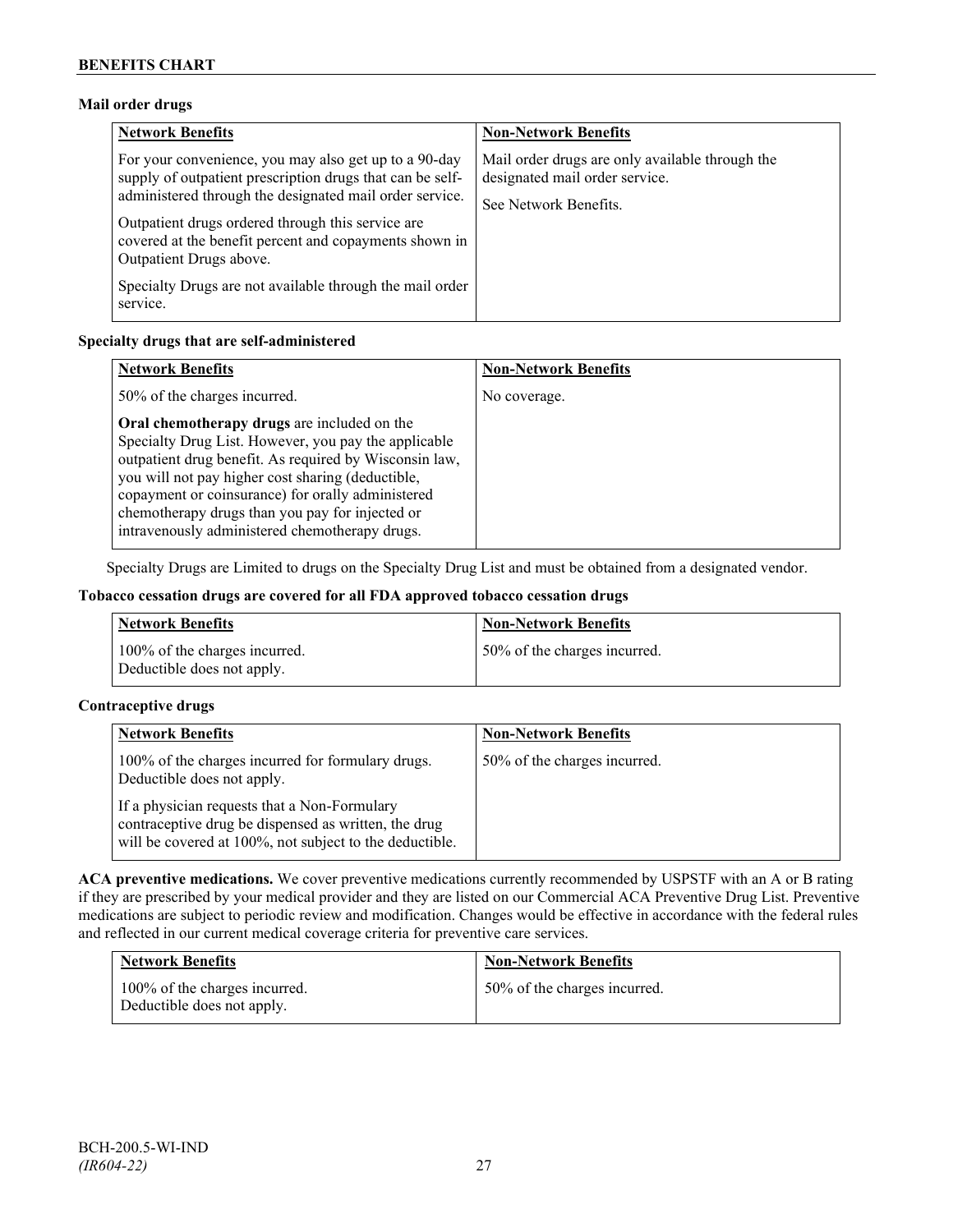## **Limitations:**

- Certain drugs may require prior authorization as indicated on the Formulary. HealthPartners may require prior authorization for the drug and also the site where the drug will be provided. Certain drugs are subject to our utilization review process and quantity limits.
- Certain non-formulary drugs require prior authorization. In addition, certain drugs may be subject to any quantity limits applied as part of our trial program. The trial drug program applies to new prescriptions for certain drugs which have high toxicity, low tolerance, high costs and/or high potential for waste. Trial drugs are indicated on the formulary and/or the Specialty Drug List. Your first fill of a trial drug may be limited to less than a month supply. If the drug is well tolerated and effective, you will receive the remainder of your first month supply.
- If an Insured requests a brand name drug when there is a generic equivalent, the brand name drug will be covered up to the charge that would apply to the generic drug, minus any required copayment. If a physician requests that a brand name drug be dispensed as written, the drug will be paid at the non-formulary benefit.
- We may require Insureds to try over-the-counter (OTC) drug alternatives before approving more costly formulary prescription drugs.
- Unless otherwise specified in the Prescription Drug Services section, you may receive up to a 30-day supply per prescription.
- New prescriptions to treat certain chronic conditions are Limited to a 30-day supply.
- A 90-day supply will be covered and dispensed only at pharmacies that participate in our extended day supply program.
- No more than a 30-day supply of Specialty Drugs will be covered and dispensed at a time unless it's a manufacturer supplied drug that cannot be split that supplies the Insured with more than a 30-day supply.

## **Not Covered:**

- Replacement of prescription drugs, medications, equipment and supplies due to loss, damage or theft.
- Nonprescription (over-the-counter) drugs or medications, including, but not Limited to, vitamins, supplements, homeopathic remedies, and non-FDA approved drugs, unless listed on the Formulary and prescribed by a physician or legally authorized health care provider under applicable state and federal law. This exclusion does not include over-thecounter contraceptives for women as allowed under the Affordable Care Act when the Insured obtains a prescription for the item. In addition, if the Insured obtains a prescription, this exclusion does not include aspirin to prevent cardiovascular disease for men and women of certain ages; folic acid supplements for women who may become pregnant; fluoride chemoprevention supplements for children without fluoride in their water source; and iron supplements for children ages 6-12 months who are at risk for anemia.
- All drugs for the treatment of sexual dysfunction.
- All drugs for the treatment of growth deficiency.
- Fertility drugs.
- Medical cannabis.
- Drugs on the Excluded Drug List. The Excluded Drug List includes select drugs within a therapy class that are not eligible for coverage. This includes drugs that may be excluded for certain indications. The Excluded Drug List is available at [healthpartners.com.](http://www.healthpartners.com/)
- Drugs that are newly approved by the FDA until they are reviewed and approved by HealthPartners Pharmacy and Therapeutics Committee.
- Medical devices approved by the FDA will not be covered under the Prescription Drug Services section unless they are on our formulary. Covered medical devices are generally submitted and reimbursed under your medical benefits.
- See "Services Not Covered" in your Policy.

## **PREVENTIVE SERVICES**

## **Applicable Definitions:**

**Routine Preventive Services** are routine healthcare services that include screenings, check-ups and counseling to prevent illness, disease or other health problems before symptoms occur.

**Diagnostic Services** are services to help a provider understand your symptoms, diagnose illness and decide what treatment may be needed. They may be the same services that are listed as preventive services, but they are being used as diagnostic services. Your provider will determine if these services are preventive or diagnostic. These services are not preventive if received as part of a visit to diagnose, manage or maintain an acute or chronic medical condition, illness or injury. When that occurs, unless otherwise indicated below, standard deductibles, copayments or coinsurance apply.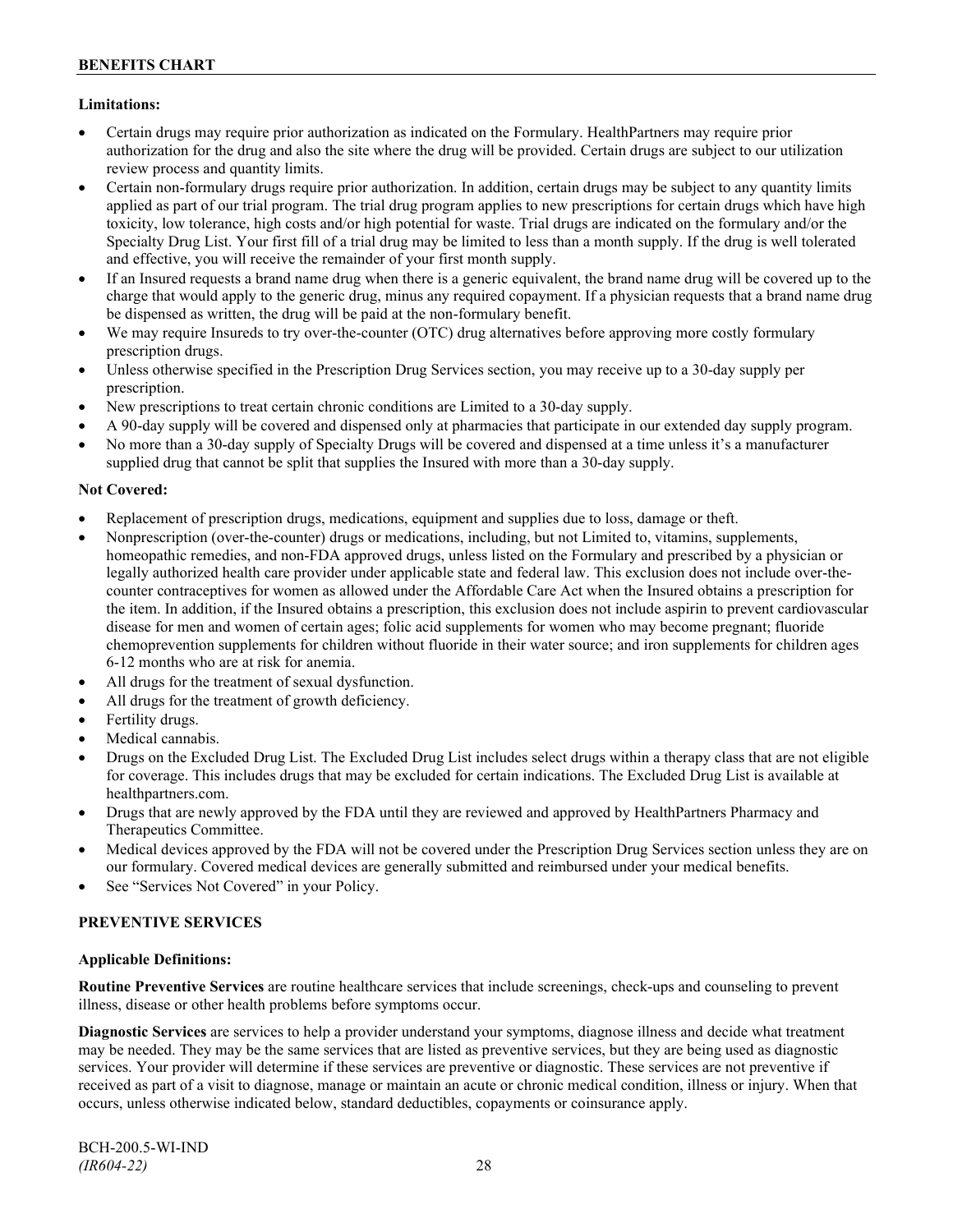## **Covered Services:**

We cover preventive services that meet any of the requirements under the Affordable Care Act (ACA) shown in the bulleted items below. These preventive services are covered at 100% under the Network Benefits with no deductible, copayments or coinsurance. (If a preventive service is not required by the ACA and it is covered at a lower benefit level, it will be specified below.) Preventive benefits mandated under the ACA are subject to periodic review and modification. Changes would be effective in accordance with the federal rules. Preventive services mandated by the ACA include:

- Evidence-based items or services that have in effect a rating of A or B in the current recommendations of the United States Preventive Services Task Force with respect to the individual;
- Immunizations for routine use in children, adolescents, and adults that have in effect a recommendation from the Advisory Committee on Immunization Practices of the Centers for Disease Control and Prevention with respect to the individual;
- With respect to infants, children, and adolescents, evidence-informed preventive care and screenings provided for in comprehensive guidelines supported by the Health Resources and Services Administration; and
- With respect to women, preventive care and screenings provided for in comprehensive guidelines supported by the Health Resources and Services Administration.

Covered services are based on established medical policies, which are subject to periodic review and modification by the medical directors. These medical policies (medical coverage criteria) are available by calling Member Services, or logging on to your "*my*HealthPartners" account at [healthpartners.com.](http://www.healthpartners.com/)

## **ACA and state mandated preventive services are covered as follows:**

**Routine health exams and periodic health assessments**. A physician or health care provider will counsel you as to how often health assessments are needed based on age, sex and health status. This includes screening and counseling for tobacco cessation and all FDA approved tobacco cessation medications including over-the-counter drugs (as shown in the Prescription Drug Services section).

| <b>Network Benefits</b>                                     | <b>Non-Network Benefits</b>  |
|-------------------------------------------------------------|------------------------------|
| 100% of the charges incurred.<br>Deductible does not apply. | 50% of the charges incurred. |

**Child health supervision services.** This includes pediatric preventive services such as newborn screenings, appropriate immunizations, developmental assessments and laboratory services appropriate to the age of the child from birth to 72 months, and appropriate immunizations to age 18.

| <b>Network Benefits</b>                                     | <b>Non-Network Benefits</b>  |
|-------------------------------------------------------------|------------------------------|
| 100% of the charges incurred.<br>Deductible does not apply. | 50% of the charges incurred. |

#### **Routine prenatal care and exams**

| Network Benefits                                            | <b>Non-Network Benefits</b>  |
|-------------------------------------------------------------|------------------------------|
| 100% of the charges incurred.<br>Deductible does not apply. | 50% of the charges incurred. |

**Routine postnatal care.** This includes health exams, assessments, education and counseling relating to the period immediately after childbirth.

| <b>Network Benefits</b>                                     | <b>Non-Network Benefits</b>  |
|-------------------------------------------------------------|------------------------------|
| 100% of the charges incurred.<br>Deductible does not apply. | 50% of the charges incurred. |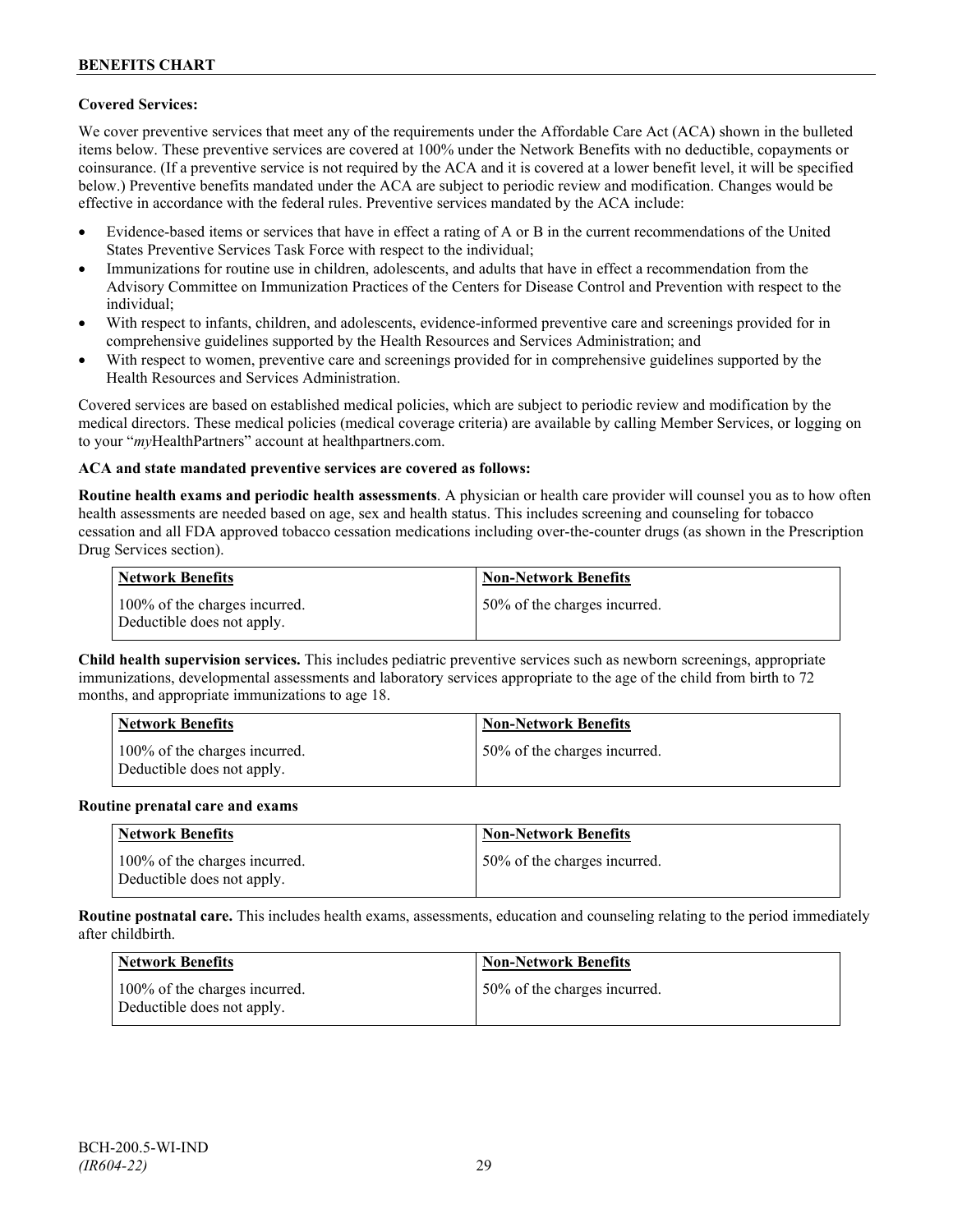**Routine screening procedures for cancer.** This includes colorectal screening, digital rectal examinations and other cancer screenings recommended by the USPSTF with an A or B rating. Women's preventive health services below describe additional routine screening procedures for cancer.

| <b>Network Benefits</b>                                     | <b>Non-Network Benefits</b>  |
|-------------------------------------------------------------|------------------------------|
| 100% of the charges incurred.<br>Deductible does not apply. | 50% of the charges incurred. |

#### **Routine eye and hearing exams for members under the age of 22**

| Network Benefits                                            | <b>Non-Network Benefits</b>  |
|-------------------------------------------------------------|------------------------------|
| 100% of the charges incurred.<br>Deductible does not apply. | 50% of the charges incurred. |

**Professional voluntary family planning services.** This includes services to prevent or delay a pregnancy, including counseling and education. Services must be provided by a licensed provider.

| Network Benefits                                            | <b>Non-Network Benefits</b>  |
|-------------------------------------------------------------|------------------------------|
| 100% of the charges incurred.<br>Deductible does not apply. | 50% of the charges incurred. |

#### **Adult immunizations**

| <b>Network Benefits</b>       | <b>Non-Network Benefits</b>   |
|-------------------------------|-------------------------------|
| 100% of the charges incurred. | 100% of the charges incurred. |
| Deductible does not apply.    | Deductible does not apply.    |

**Women's preventive health services.** This includes mammograms, screenings for cervical cancer (pap smears), breast pumps, human papillomavirus (HPV) testing, counseling for sexually transmitted infections, counseling and screening for human immunodeficiency virus (HIV), and all FDA approved contraceptive methods as prescribed by a doctor, sterilization procedures, education and counseling (see the Prescription Drug Services section for coverage of oral contraceptive drugs). We also provide genetic screening for BRCA if someone in your family has the gene or you have a diagnosis of cancer.

The U.S. Preventive Services Task Force (USPSTF) recommends screening mammography, with or without clinical breast examination (CBE), every 1-2 years for women aged 40 and older. For women age 50 and older, we cover an annual mammogram.

| Network Benefits                                            | <b>Non-Network Benefits</b>  |
|-------------------------------------------------------------|------------------------------|
| 100% of the charges incurred.<br>Deductible does not apply. | 50% of the charges incurred. |

**Obesity screening and management.** We cover obesity screening and counseling for all ages during a routine preventive care exam. If you are age 18 or older and have a body mass index of 30 or more, we also cover intensive obesity management to help you lose weight. Your primary care doctor can coordinate these services.

| <b>Network Benefits</b>                                     | Non-Network Benefits         |
|-------------------------------------------------------------|------------------------------|
| 100% of the charges incurred.<br>Deductible does not apply. | 50% of the charges incurred. |

#### **In addition to any ACA or state mandated preventive services referenced above, we cover the following eligible preventive services:**

#### **Routine hearing exams for adults age 22 and older**

| <b>Network Benefits</b>      | <b>Non-Network Benefits</b>  |
|------------------------------|------------------------------|
| 75% of the charges incurred. | 50% of the charges incurred. |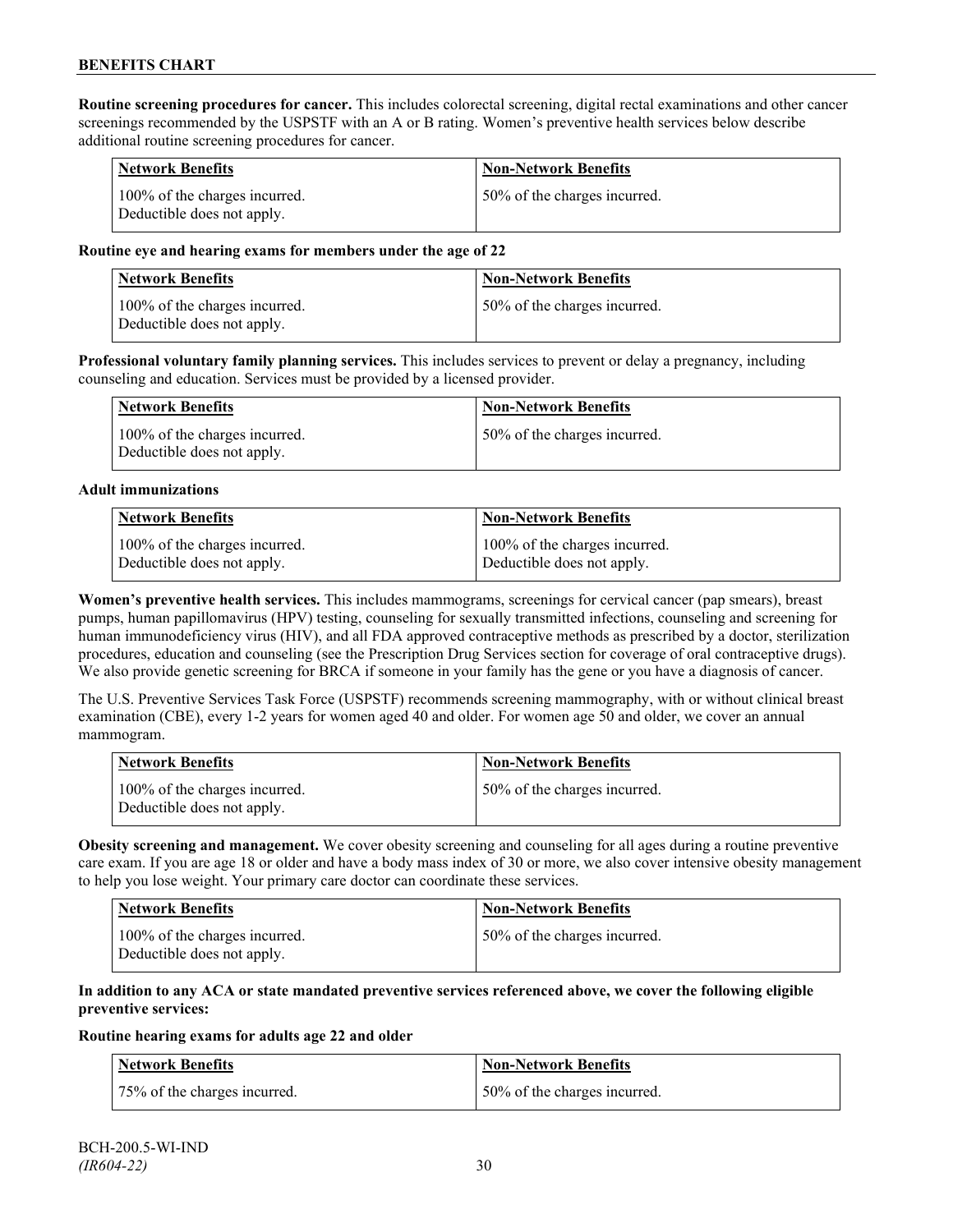#### **Eye exams for adults diagnosed with diabetes**

| <b>Network Benefits</b>                                     | <b>Non-Network Benefits</b>  |
|-------------------------------------------------------------|------------------------------|
| 100% of the charges incurred.<br>Deductible does not apply. | 50% of the charges incurred. |

**Ovarian cancer surveillance tests for women who are at risk.** "At risk for ovarian cancer" means (1) having a family history that includes any of the following: one or more first-degree or second-degree relatives with ovarian cancer, clusters of female relatives with breast cancer or nonpolyposis colorectal cancer; or (2) testing positive for BRCA1 or BRCA2 mutations. "Surveillance tests for ovarian cancer" means annual screening using: CA-125 serum tumor marker testing, transvaginal ultrasound, pelvic examination or other proven ovarian cancer screening tests currently being evaluated by the federal Food and Drug Administration or by the National Cancer Institute.

| Coverage level is same as corresponding Network<br>Benefit, depending on type of service provided, such as<br>Diagnostic Imaging Services, Laboratory Services<br>Diagnostic Imaging Services, Laboratory Services<br>Office Visits for Illness or Injury, or Preventive<br>Office Visits for Illness or Injury, or Preventive | <b>Network Benefits</b> | <b>Non-Network Benefits</b>                                                                                                 |
|--------------------------------------------------------------------------------------------------------------------------------------------------------------------------------------------------------------------------------------------------------------------------------------------------------------------------------|-------------------------|-----------------------------------------------------------------------------------------------------------------------------|
|                                                                                                                                                                                                                                                                                                                                | Services.               | Coverage level is same as corresponding Non-Network<br>Benefit, depending on type of service provided, such as<br>Services. |

#### **Limitations:**

• Services are not preventive if received as part of a visit to diagnose, manage or maintain an acute or chronic medical condition, illness or injury. When that occurs, unless otherwise indicated above, standard deductibles, copayments or coinsurance apply.

#### **Not Covered:**

- Routine eye exams for adults age 22 and older.
- See "Services Not Covered" in your Policy.

## **TELEHEALTH/TELEMEDICINE SERVICES**

#### **Definitions:**

**Telehealth, Telemedicine, or Virtual Care.** This is a means of communication between a health care professional and a patient. This includes the use of secure electronic information, imaging, and communication technologies, including:

- interactive audio or audio-video
- interactive audio with store-and-forward technology
- chat-based and email-based systems
- physician-to-physician consultation
- patient education
- data transmission
- data interpretation
- digital diagnostics (algorithm-enabled diagnostic support)
- digital therapeutics (the use of personal health devices and sensors, either alone or in combination with conventional drug therapies, for disease prevention and management)

#### Services can be delivered:

Synchronously: the patient and health care professional are engaging with one another at the same time; or Asynchronously: the patient and health care professional engage with each other at different points in time.

**Telephone Visits.** Live, synchronous, interactive encounters over the telephone between a patient and a healthcare provider.

**E-Visit or Chat-Based Visits.** Asynchronous online or mobile app encounters to discuss a patient's personal health information, vital signs, and other physiologic data or diagnostic images. The healthcare provider reviews and delivers a consultation, diagnosis, prescription or treatment plan after reviewing the patient's visit information.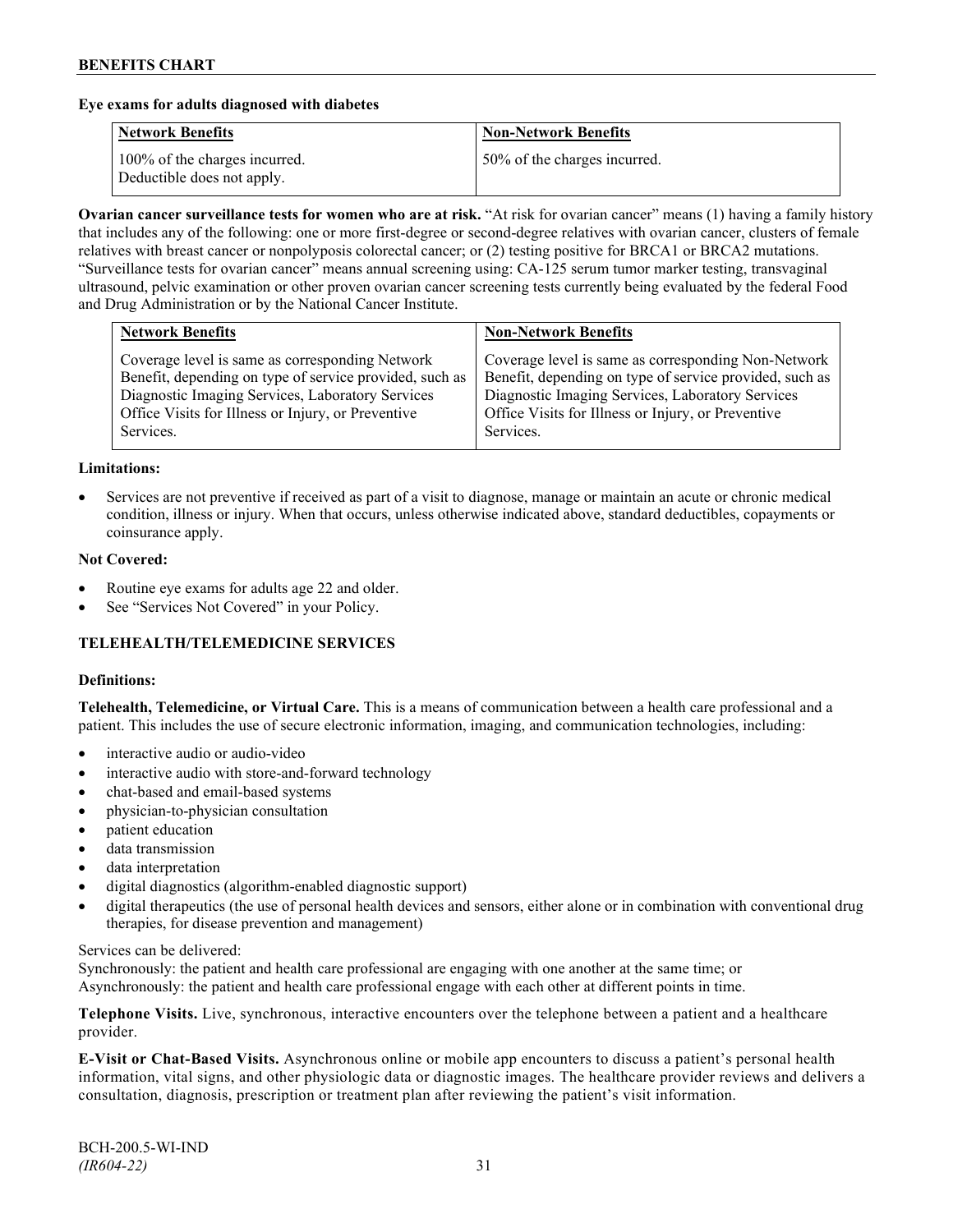**Virtuwell<sup>®</sup>**. This is an online service for you to receive a diagnosis and treatment for certain conditions, such as a cold, flu, ear pain and sinus infections. You may access the Virtuwell website at [virtuwell.com.](https://www.virtuwell.com/)

**Video Visits.** Live, synchronous, interactive encounters using secure web-based video between a patient and a healthcare provider.

#### **Covered Services:**

The Plan covers the following methods of receiving care for services that would be eligible under the Plan if the service were provided in person.

#### **Scheduled telephone visits**

| <b>Network Benefits</b>                                                                                  | <b>Non-Network Benefits</b>  |
|----------------------------------------------------------------------------------------------------------|------------------------------|
| 100% of the charges incurred, subject to a<br>copayment of \$10 per visit.<br>Deductible does not apply. | 50% of the charges incurred. |

#### **E-visits**

#### **Access to online care through Virtuwell at [virtuwell.com](http://www.virtuwell.com/)**

| <b>Network Benefits</b>                                     | <b>Non-Network Benefits</b> |
|-------------------------------------------------------------|-----------------------------|
| 100% of the charges incurred.<br>Deductible does not apply. | No coverage.                |

#### **All other E-visits**

| <b>Network Benefits</b>                                                                                  | <b>Non-Network Benefits</b>  |
|----------------------------------------------------------------------------------------------------------|------------------------------|
| 100% of the charges incurred, subject to a<br>copayment of \$10 per visit.<br>Deductible does not apply. | 50% of the charges incurred. |

#### **Not Covered:**

See "Services Not Covered" in your Policy.

## **TRANSPLANT SERVICES**

## **Applicable Definitions:**

**Autologous.** This is when the source of cells is from the individual's own marrow or stem cells.

**Allogeneic.** This is when the source of cells is from a related or unrelated donor's marrow or stem cells.

**Allogeneic Bone Marrow Transplant.** This is when the bone marrow is harvested from the related or unrelated donor and stored. The patient undergoes treatment which includes tumor ablation with high-dose chemotherapy and/or radiation. The bone marrow is reinfused (transplanted).

**Autologous Bone Marrow Transplant.** This is when the bone marrow is harvested from the individual and stored. The patient undergoes treatment which includes tumor ablation with high-dose chemotherapy and/or radiation. The bone marrow is reinfused (transplanted).

**Autologous/Allogeneic Stem Cell Support.** This is a treatment process that includes stem cell harvest from either bone marrow or peripheral blood, tumor ablation with high-dose chemotherapy and/or radiation, stem cell reinfusion, and related care. Autologous/allogeneic bone marrow transplantation and high dose chemotherapy with peripheral stem cell rescue/support are considered to be autologous/allogeneic stem cell support.

**Designated Transplant Center.** This is any health care provider, group or association of health care providers designated by us to provide services, supplies or drugs for specified transplants for our Insureds.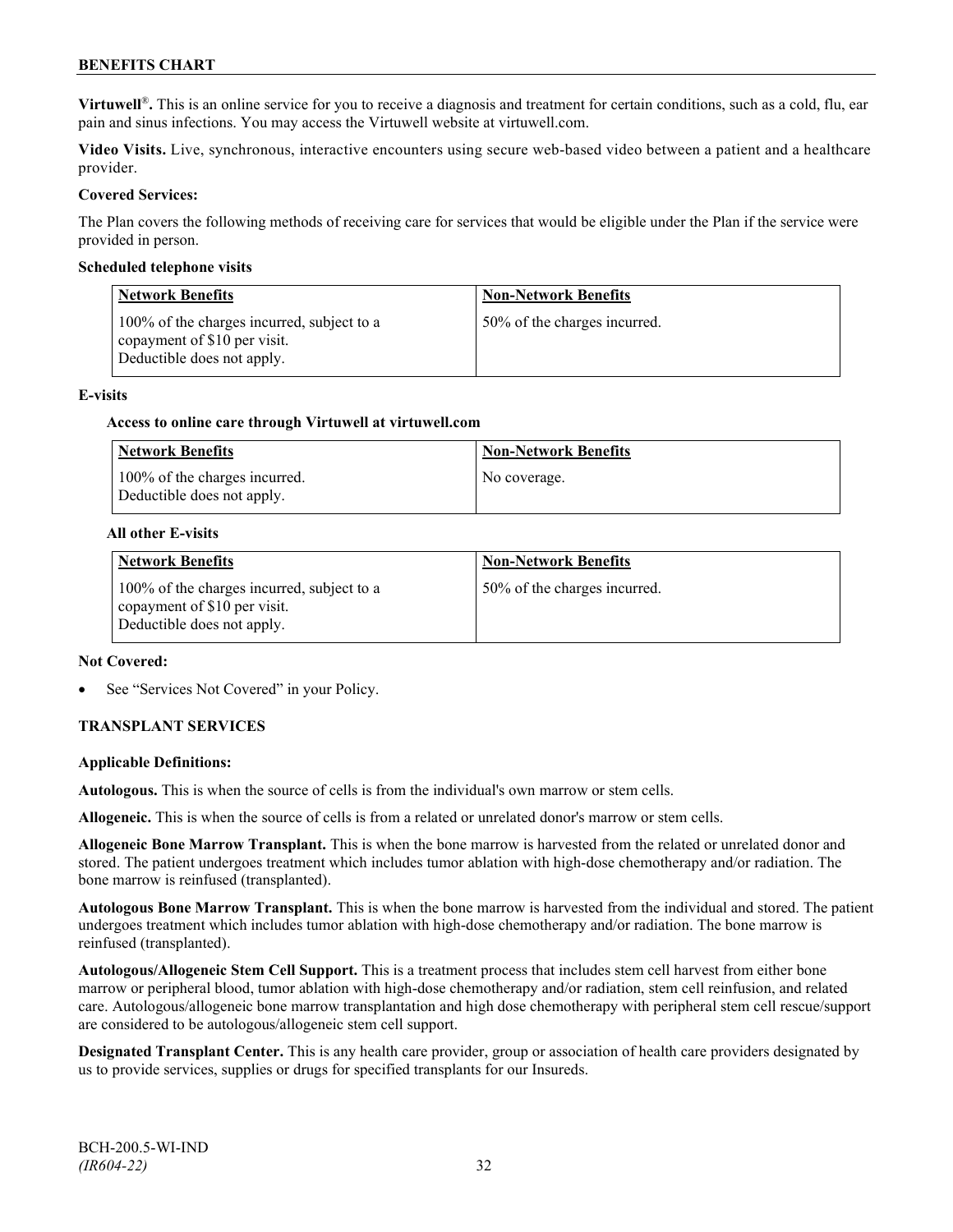**Transplant Services.** This is transplantation (including retransplants) of the human organs or tissue listed below, including all related post-surgical treatment, follow-up care and drugs and multiple transplants for a related cause. Transplant services do not include other organ or tissue transplants or surgical implantation of mechanical devices functioning as a human organ, except surgical implantation of an FDA approved Ventricular Assist Device (VAD) or total artificial heart, functioning as a temporary bridge to heart transplantation.

Prior authorization is required prior to consultation to support coordination of care and benefits.

#### **Covered Services:**

We cover eligible transplant services (as defined above) while you are covered under your Policy. Transplants that will be considered for coverage are Limited to the following:

- Kidney transplants for end-stage disease.
- Cornea transplants for end-stage disease.
- Heart transplants for end-stage disease.
- Lung transplants or heart/lung transplants for: (1) primary pulmonary hypertension; (2) Eisenmenger's syndrome; (3) endstage pulmonary fibrosis; (4) alpha 1 antitrypsin disease; (5) cystic fibrosis; and (6) emphysema.
- Liver transplants for: (1) biliary atresia in children; (2) primary biliary cirrhosis; (3) post-acute viral infection (including hepatitis A, hepatitis B antigen e negative and hepatitis C) causing acute atrophy or post-necrotic cirrhosis; (4) primary sclerosing cholangitis; (5) alcoholic cirrhosis; and (6) hepatocellular carcinoma.
- Allogeneic bone marrow transplants or peripheral stem cell support associated with high dose chemotherapy for : (1) acute myelogenous leukemia; (2) acute lymphocytic leukemia; (3) chronic myelogenous leukemia; (4) severe combined immunodeficiency disease; (5) Wiskott-Aldrich syndrome; (6) aplastic anemia; (7) sickle cell anemia; (8) non-relapsed or relapsed non-Hodgkin's lymphoma; (9) multiple myeloma; and (10) testicular cancer.
- Autologous bone marrow transplants or peripheral stem cell support associated with high-dose chemotherapy for: (1) acute leukemia; (2) non-Hodgkin's lymphoma; (3) Hodgkin's disease; (4) Burkitt's lymphoma; (5) neuroblastoma; (6) multiple myeloma; (7) chronic myelogenous leukemia; and (8) non-relapsed non-Hodgkin's lymphoma.
- Pancreas transplants for simultaneous pancreas-kidney transplants for diabetes, pancreas after kidney, living related segmental simultaneous pancreas kidney transplantation and pancreas transplant alone.

To receive Network Benefits, charges for transplant services must be incurred at a Designated Transplant Center.

The transplant-related treatment provided, including expenses incurred for directly related donor services, shall be subject to and in accordance with the provisions, limitations, maximums and other terms of your Policy.

Medical and hospital expenses of the donor are covered only when the recipient is an Insured and the transplant and directly related donor expenses have been prior authorized for coverage. Treatment of medical complications that may occur to the donor are not covered. Donors are not considered Insureds, and are therefore not eligible for the rights afforded to Insureds under your Policy.

The list of eligible transplant services and coverage determinations are based on established medical policies, which are subject to periodic review and modifications by the medical director.

| <b>Network Benefits</b>                           | Mon-Network Benefits |
|---------------------------------------------------|----------------------|
| See Network Inpatient Hospital Services Benefits. | No coverage.         |